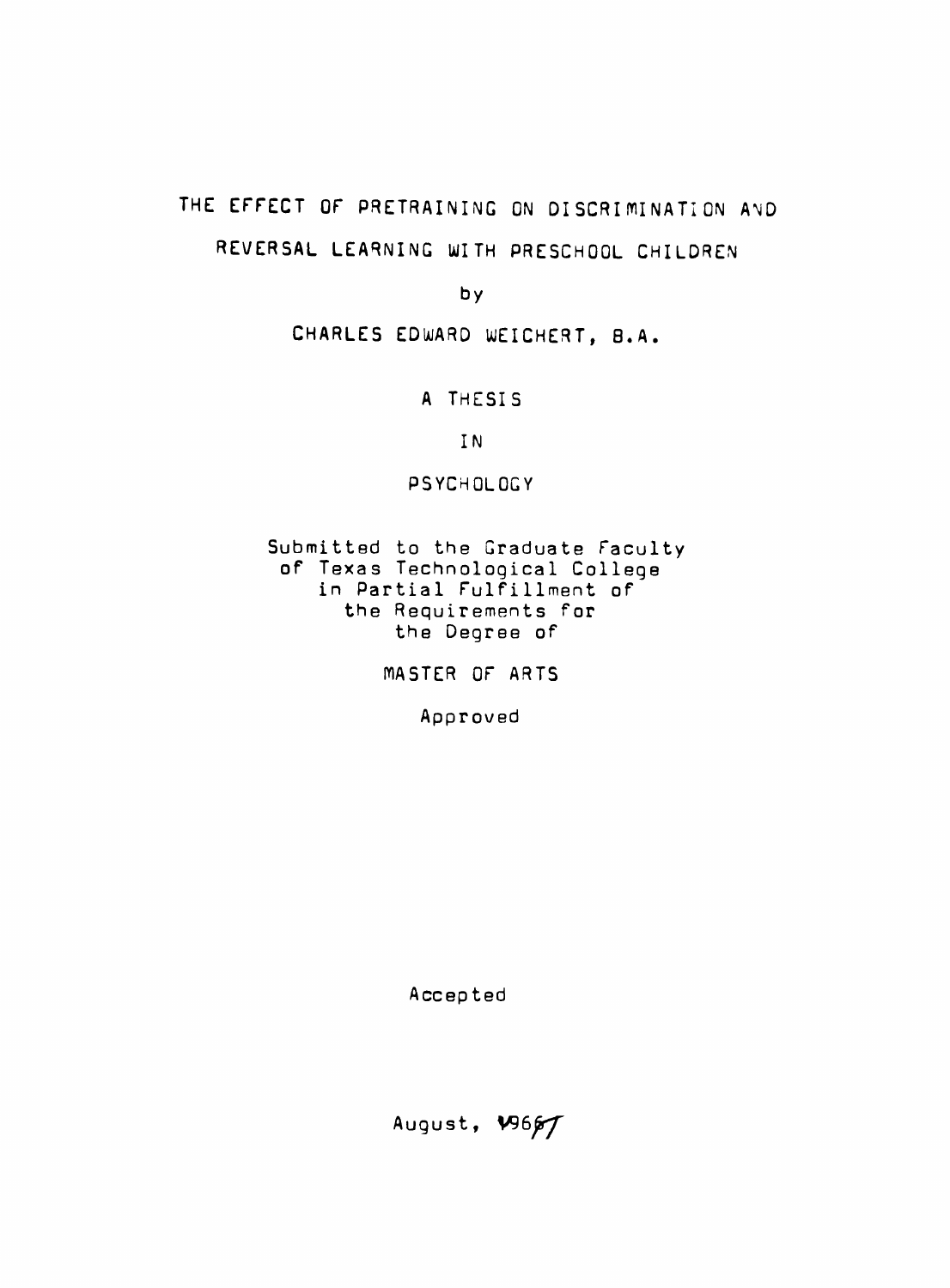*f\C(y-1 '^•ii,* 

 $AC$ **T3**  1966<br>No. 165  $Cop. 2$ 

# **ACKNOIIILEDGIVIEMTS**

I am deeply indebted to Professor Henry A. Cross for his direction of this thesis and to Ken-Ichi Takemura for his help with statistics.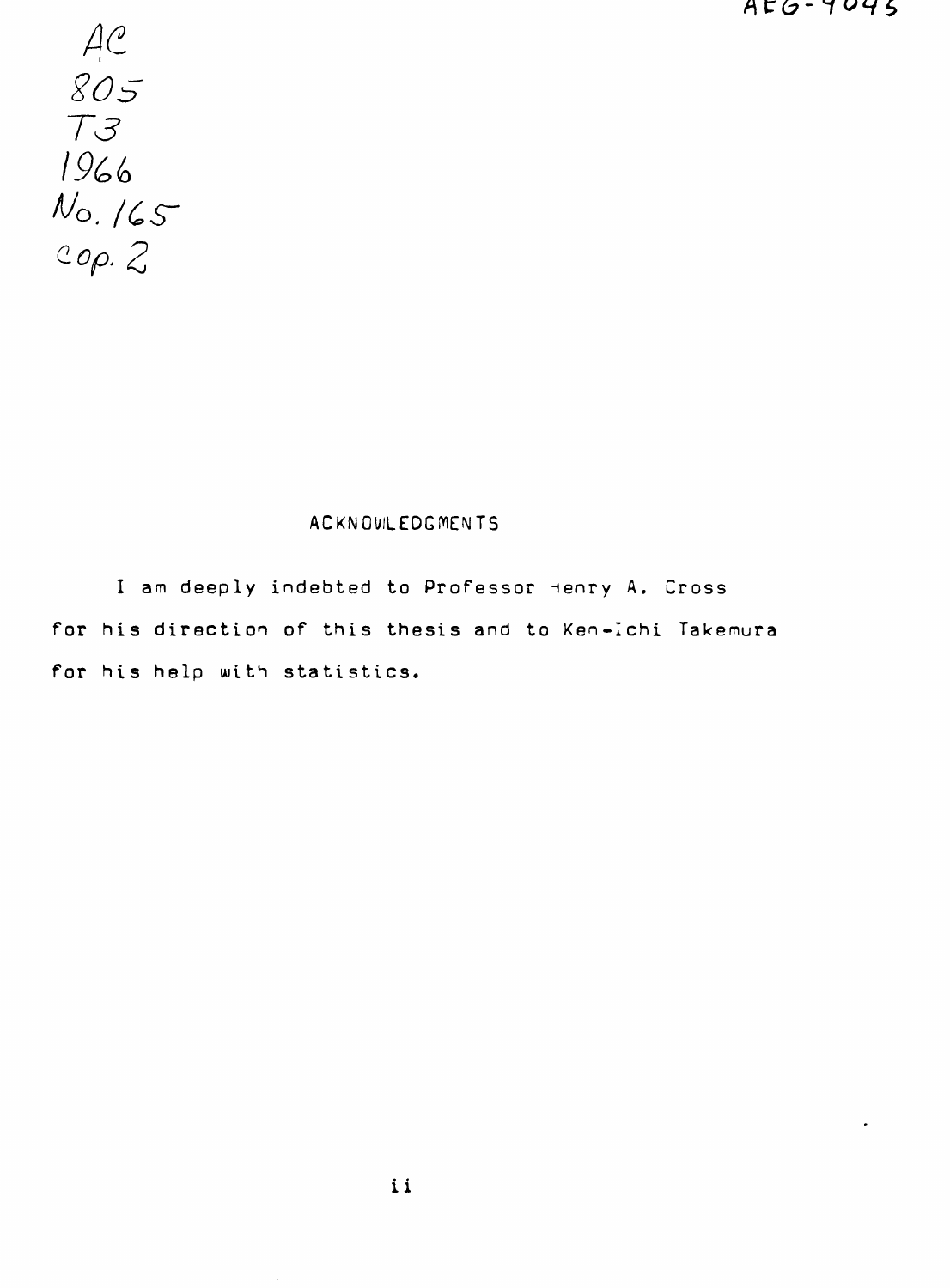# **TABLE OF CONTENTS**

| LIST OF TABLES                | iv             |
|-------------------------------|----------------|
| LIST OF FIGURES               | $\vee$         |
| $I$ .<br>INTRODUCTION         | 1              |
| Purpose                       | 1              |
| Review of the Literature      | $\overline{2}$ |
| II.<br>METHOD                 | $\overline{7}$ |
| Subjects                      | $\overline{7}$ |
| Apparatus                     | $\overline{7}$ |
| Procedure                     | $\overline{a}$ |
| Pretraining                   | $\overline{B}$ |
| Discrimination                | 9              |
| Reversal                      | 9              |
| Design                        | 9              |
| <b>RESULTS</b><br>III.        | 11             |
| CONCLUSION AND SUMMARY<br>IV. | 17             |
| Conclusion                    | 17             |
| Recommendations               | 19             |
| Summary                       | 19             |
| LIST OF REFERENCES            | 20             |
| APPENDIX                      | 21             |

 $\bullet$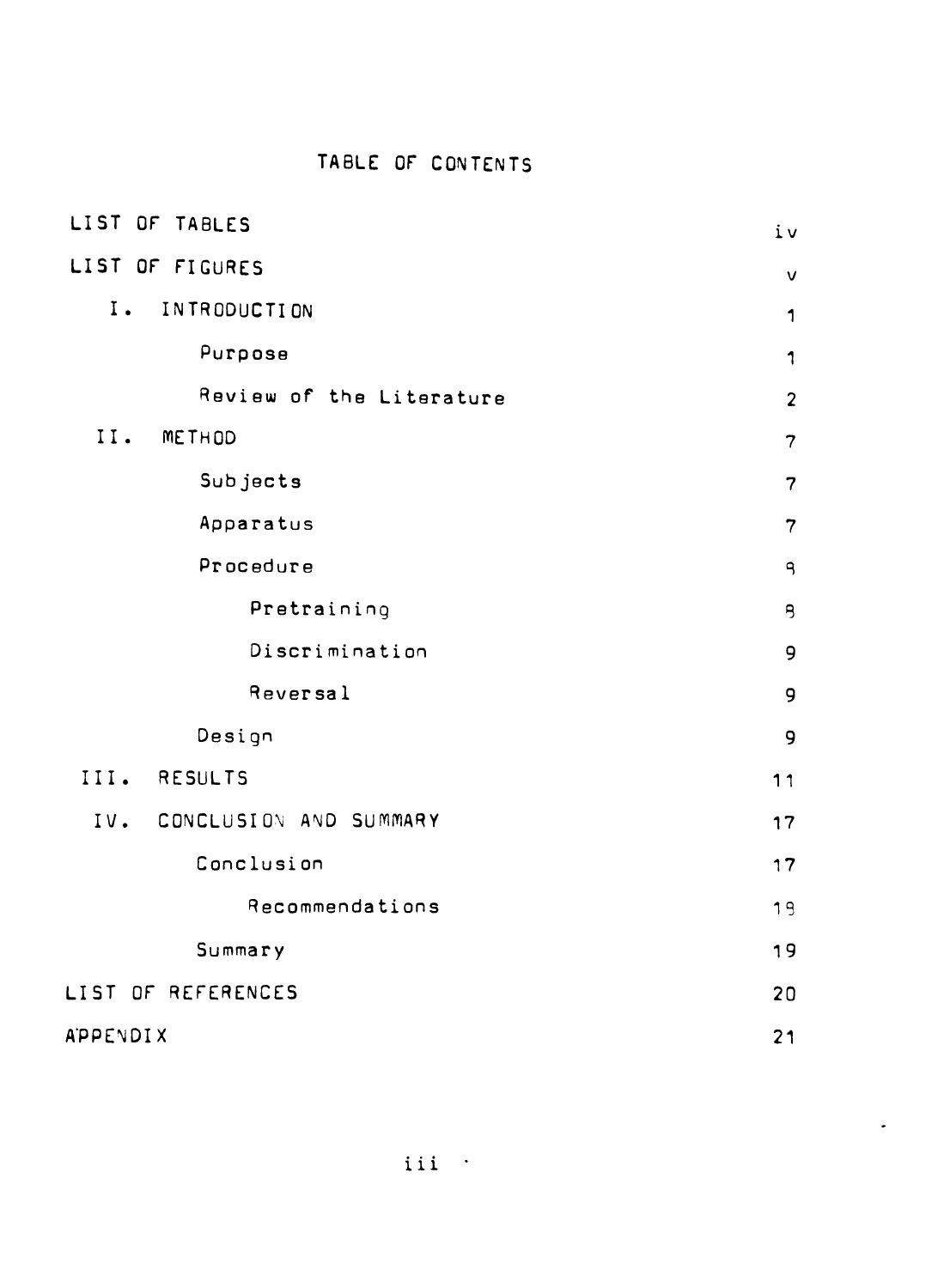# **LIST OF TABLES**

 $\mathcal{L}^{\text{max}}_{\text{max}}$  .

| Table |                                                                  | Page |
|-------|------------------------------------------------------------------|------|
| 1.    | Summary of Analysis of Variance for Dis-<br>crimination Learning | 13   |
| 2.    | Summary of Analysis of Variance for Rever-<br>sal Learning       | 15   |

 $\sim 10^{-10}$ 

 $\ddot{\phantom{1}}$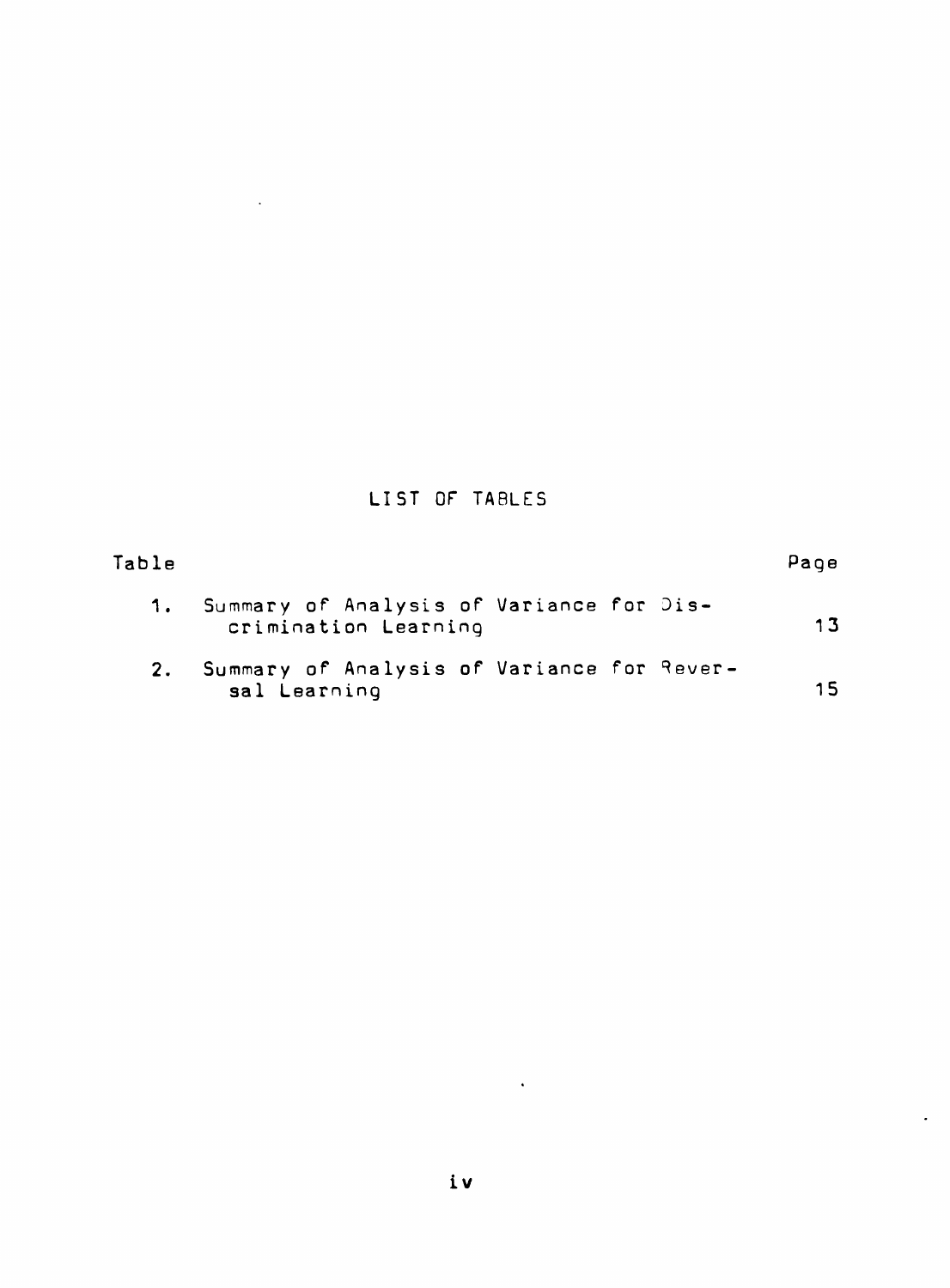# LIST OF FIGURES

| Fiqure |                                                                                                                                                                | $P^a$ ge |
|--------|----------------------------------------------------------------------------------------------------------------------------------------------------------------|----------|
| 1.     | Overall Learning-Set Curves Based on Dis-<br>crimination Performance for Subjects<br>Receiving Reward on Differing Proportions<br>and Positions of Pretraining | 12       |
|        | 2. Overall Learning-Set Curves Based on Rever-<br>sal Performance for Subjects Receiving<br>Reward on Differing Proportions and Posi-<br>tions of Pretraining  | 14       |
| 3.     | Overall Learning-Set Curves Based on Dis-<br>crimination Performance for Subjects of<br>two different Age Groups                                               | 16       |

 $\sim 10^{11}$ 

 $\bullet$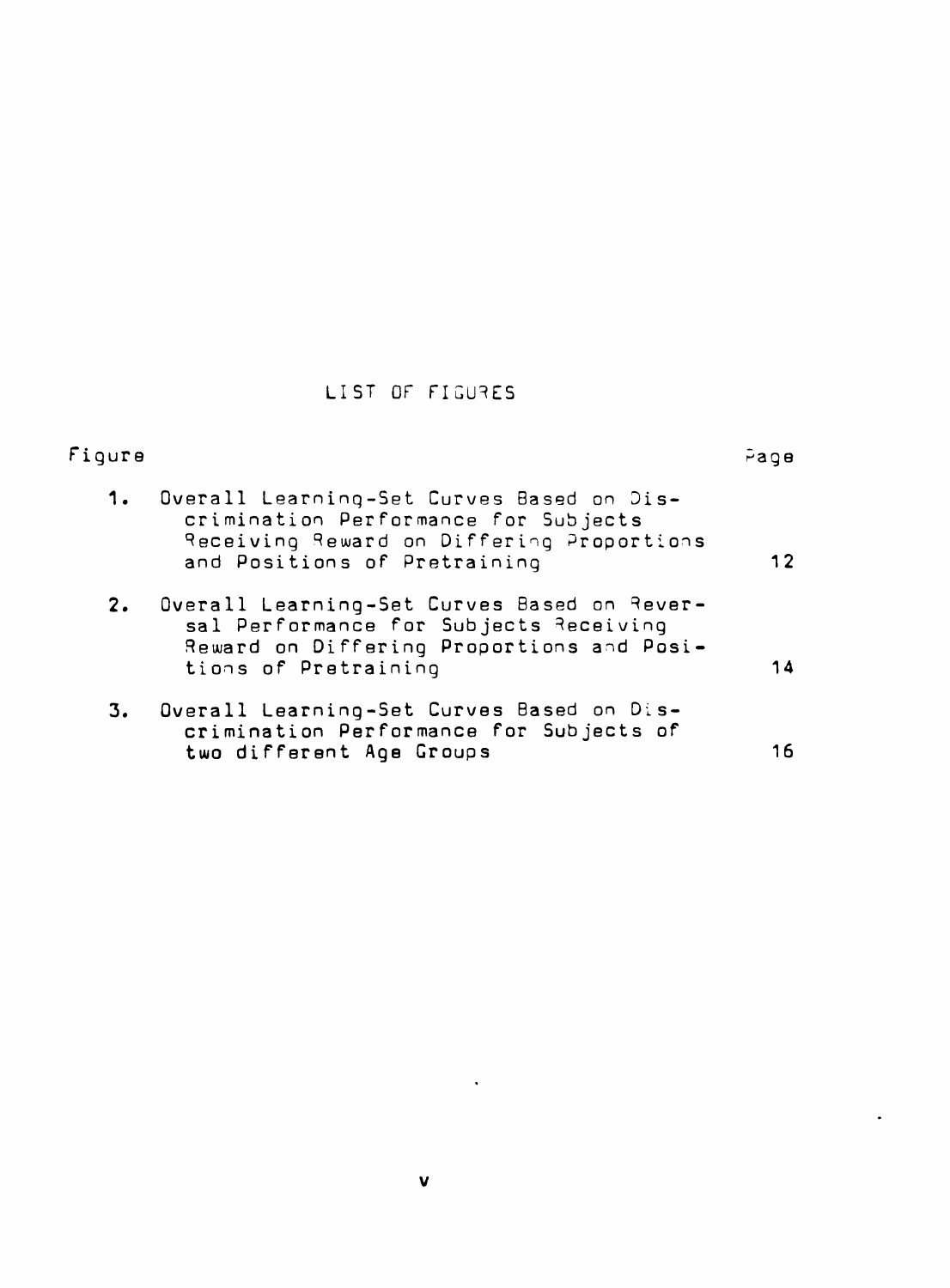#### CHAPTER I

# INTRODUCTION

Previously, psychologists have assumed that learning begins at the start of the experiment. This assumption is an erroneous one because it ignores the type and amount of learning the subject has experienced prior to the beginning of the experiment. For example, in nearly all learning studies certain adaptation or habituation experiences are given to the subject prior to the arbitrarily designated beginning of learning trials.

### Purpose

Spence (1936) acknowledged the existence of an effect of prior experience. Spence assumed that at the beginning of a discrimination experiment the subject had stimulusresponse connections established to some degree and that these connections will each have certain finite strengths. The strength is dependent upon the type and amount of previous experience. Even though at this time he was not interested in the effect of previous experience, he did acknowledge that in some way the subject was oredisposed to respond in a set fashion at the beginning of the experiment.

The proposal of this investigation is that the subject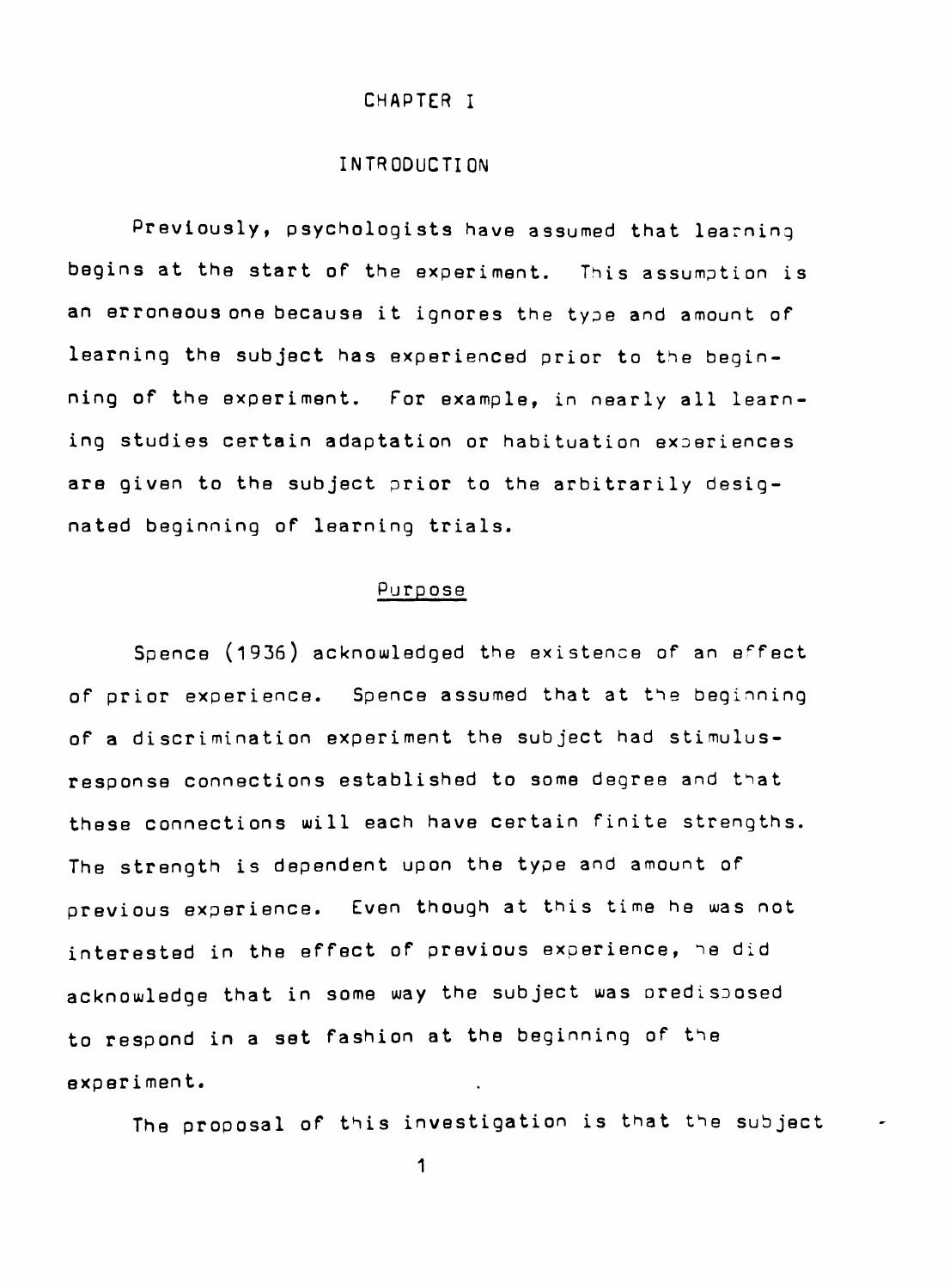is not only predisposed to respond in a set fashion, but that past experience has imposed uoon the subject a set to expect a certain percentage of reinforcement. The present experiment examines the effect that past experience has on a subject's performance on a given learning task. The purpose is to determine whether the frequency or schedule of previous reinforcement can influence the subject's present performance and ability to learn. The subject's ability to reverse what was previously learned was also investigated. The learning situation was a simple 2-object, single discrimination task.

### Review of the Literature

Psychologists have done little investigation as to the effect of prior experience; consequently, the literature referred to does not always have a direct bearing on the present investigation.

There are three areas that can be related to this study: (1) approach-avoidance, (2) probability learning, and (3) expectancy. The first area has been most throughly investigated by Harlow (1959) and his associates. Although most of his work was done in the context of discrimination learning, he has some studies relating to prediscrimination training (King & Harlow, 1962). The study refered to investigated the effect of trial 1 reward and nonreward on trial 2 performance. On the first trial a single object

 $\overline{2}$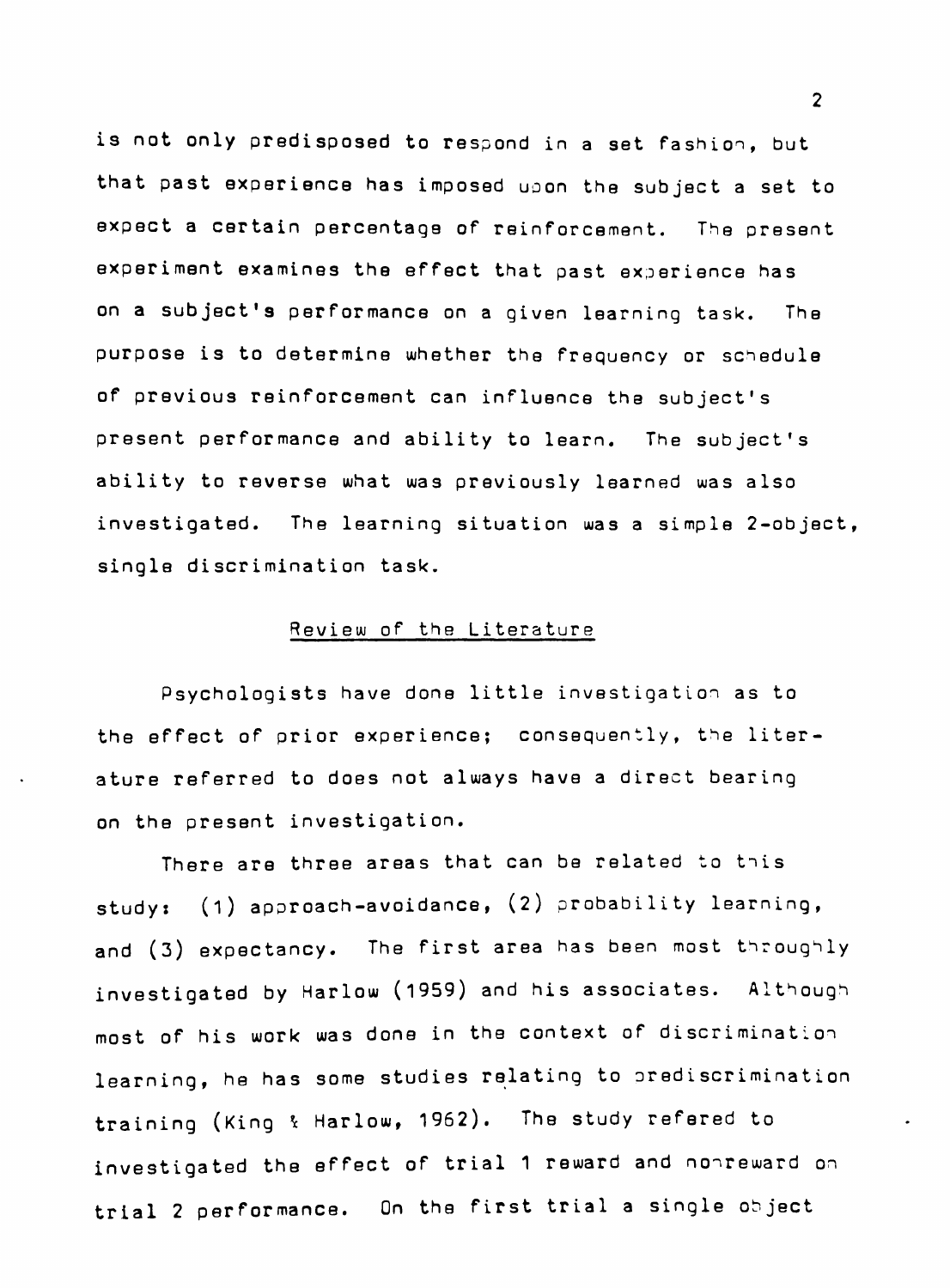**was rewarded a certain percentage of the time and then a 2-object discrimination was presented on trial 2. Each animal was tested 720 times with trial 1 being rewarded either 75^, 50%, or 25^ of the time. Performance on trial 2 was used for analysis.** 

**King and Harlow's findings indicate, "that tne effi**ciency with which the Ss utilized a particular Trial 1 **event (reward or nonreward), increases with the percentage of time that particular Trial 1 event occurs." That is, the performance of the 75% group improved rapidly after rewarded Trial 1 but remained at the chance levsl follow**ing nonrewarded Trial 1. This also holds true for the **25% group because their performance improved rapidly after nonrewarded Trial 1 and remained at chance for the rewarded Trial 1 (p. 875). The predominant cue (rewarded 6r nonrewarded) is the one most influential in determining a subject's discrimination performance.** 

**The subjects in King and Harlow's study all had previous experience in learning experiments. Even thcugh the subjects were equated as to the type of experience they had, the subjects could possibly not be equated as**  to the efficiency they had in the previous experiments. Since these previous experiments will serve as pretrain**ing for the subjects, the type would not be as important as the frequency with which the subject received reward.** 

 $\mathbf{3}$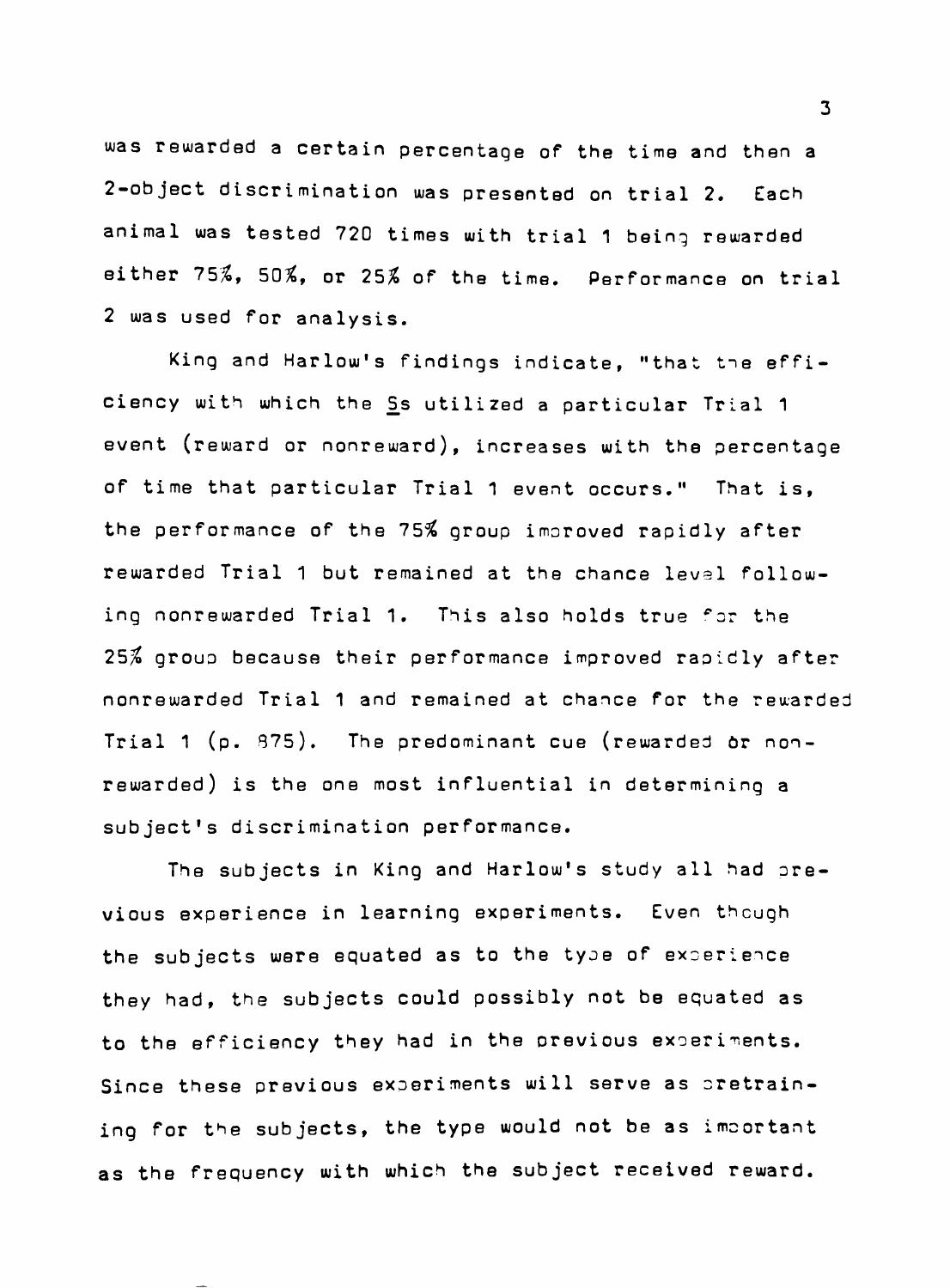The second approach to the problem is in the study of probability learning in children. A probability learning situation is one in which subjects are given a choice of a number of identical stimulus objects. Each object has its own unique percentage of time that it will be rewarded. Pretraining is sometimes added to see how it influences the subject's choice of stimulus objects.

Goodnow (1955) says that one condition influencing whether or not the subject will maximize (choose the object that is reinforcing the greater percentage of the time) his guesses is the level of success the subject will accept in the task.

It has been shown in a number of studies (Stevenson & Zigler, 1958 & Stevenson, 1961) that the higher the frequency of reinforcement in pretraining, the lower the frequency of choice of the reinforcing stimulus in the probability situation. This is shown when a subject with 100% pretraining seeks to reach this level in the probability situation. Since there is no way to discriminate among the different stimulus objects, the subject has to rely on guessing and therefore will make more mistakes. Conversely, a subject with 50% pretraining experience will stay with the stimulus object that reinforces the greater percentage of the time. Therefore, behavior in a probability learning task is dependent upon the subject's

bility learning task is dependent upon the subject task is dependent upon the subject to the subject to the subj

 $\Delta$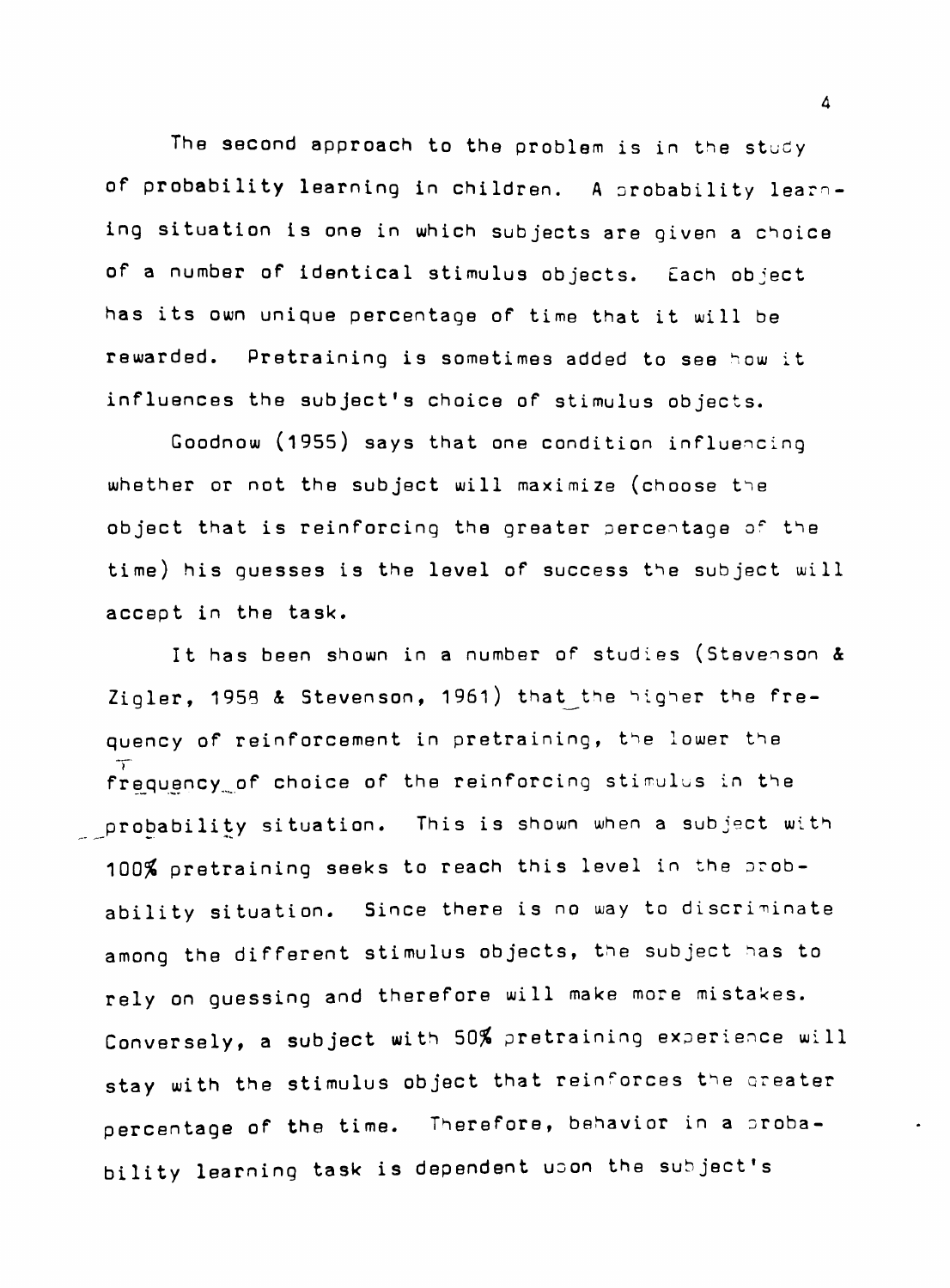**expectations concerning the level of reinforcement (Stevenson 4 Zigler, 1958).** 

**The third approach to the problem is that of expectancy. As Sheffield 4 Temmer (l950) put it, "Responses are given because the subject expects (or learns to expect) reinforcement to occur." Presently, this could be revised to read that the subject learns to expect reinforcement a certain percentage of the time.** 

**The present investigation contains two basic groups: 100% and 50% reinforcement pretraining trials. The results**  are expected to be just the opposite as those found in **the probability learning tasks but they are expected for the same reasons. The subjects with 100% reinforcement will again try to maximize; but in this case there is a discriminative difference between the stimulus objects and consequently guessing is eliminated. 'The subject will be able to "learn" to choose the stimulus object that will maximize his oerformance. The 50% group can reach their level of expectancy by responding to only one side since the correct stimulus will appear on each side 50% of the time. Thus the 100% pretraining groups will be superior in performance to the 50% pretrained groups in discrimination learning.** 

Even though at the end of discrimination learning **the subjects in all groups will be near 100^ reinf crcene-^t,**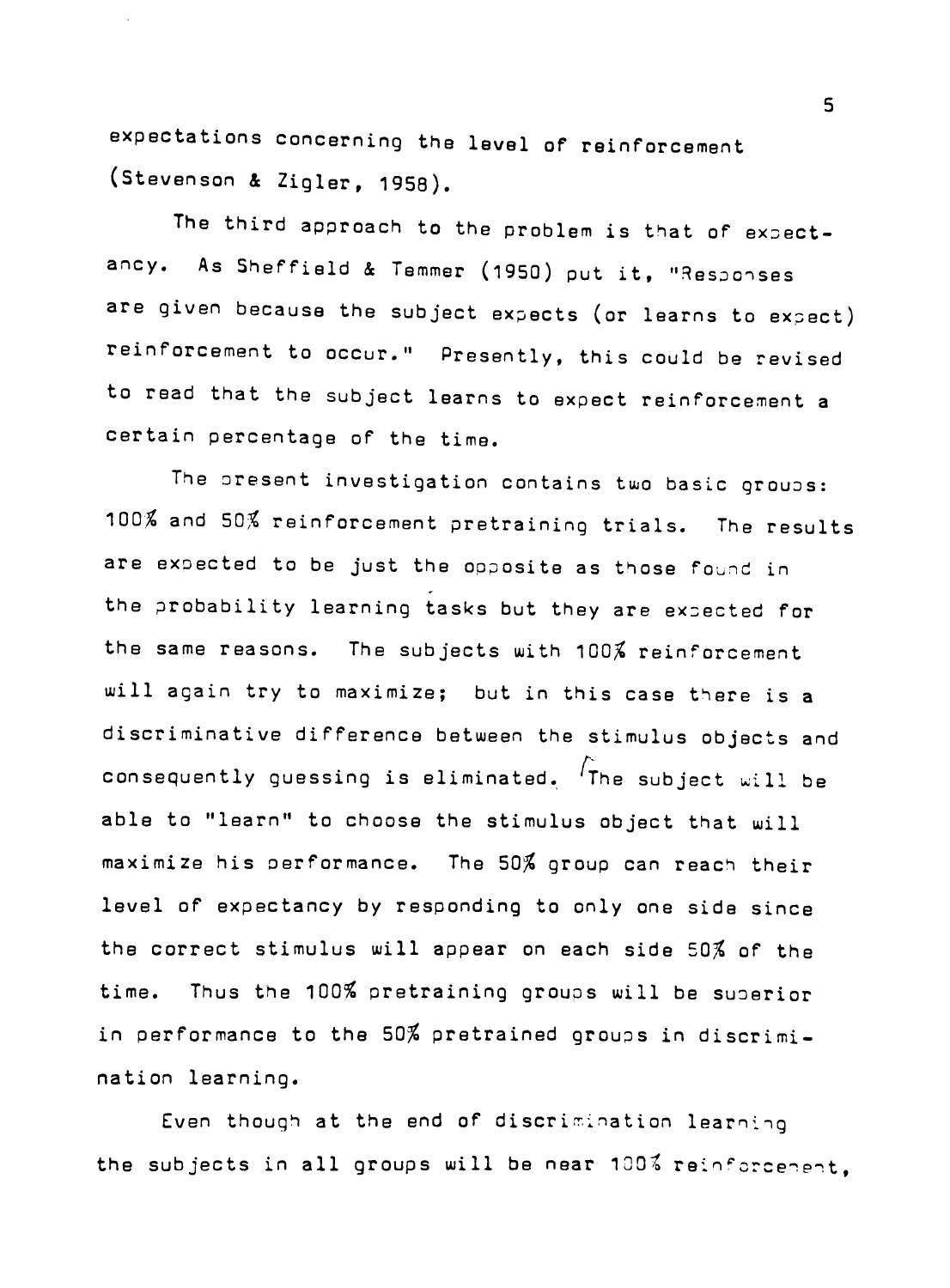the 100% groups should perform better than the 50% groups **since the subjects are starting a different learning task, They should again be influenced by pretraining.**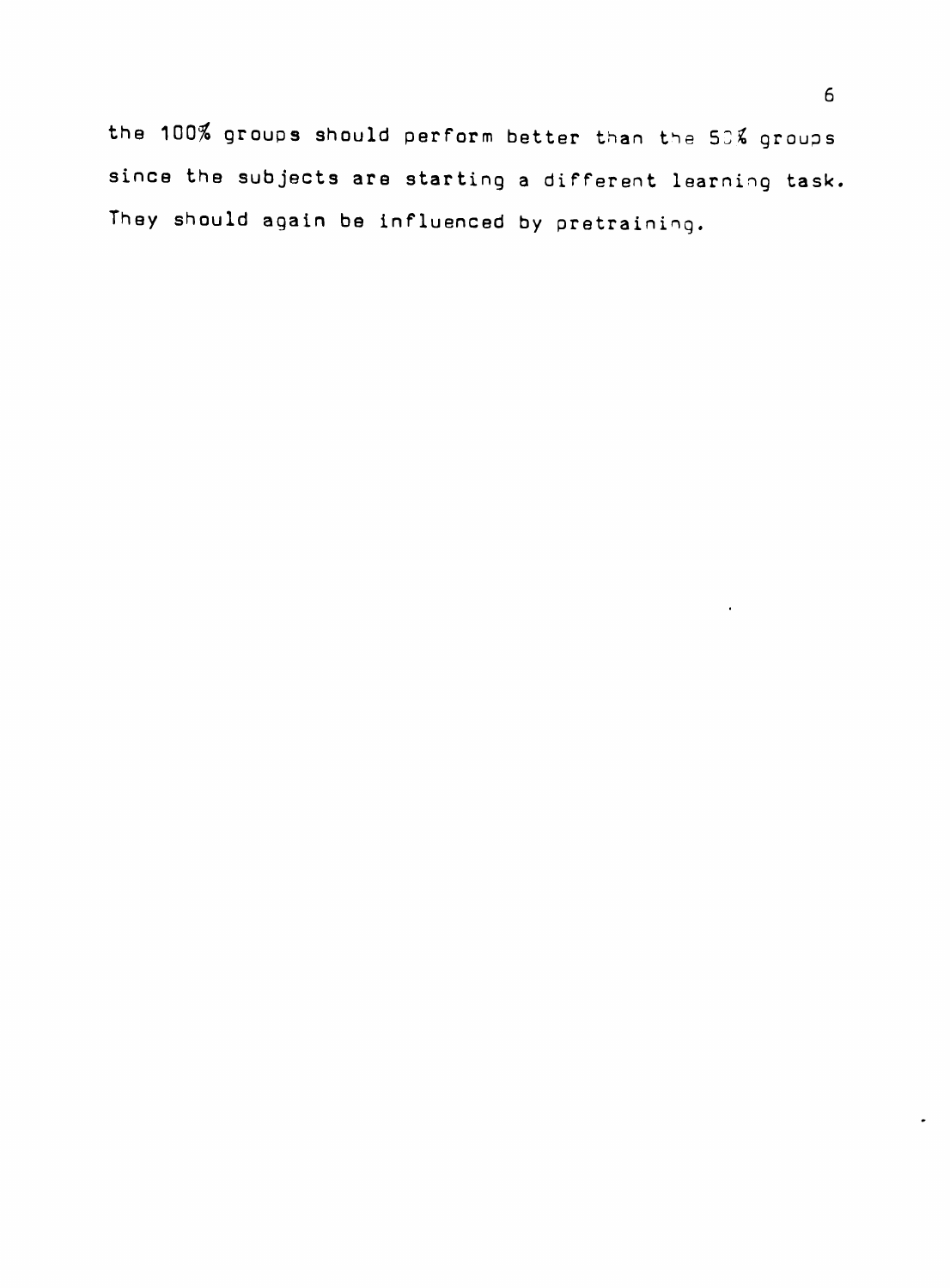### METHOD

#### Subjects

The subjects were  $48$  boys and girls from the ages of 2 to 6 years. None of the 6 year-olds had started school.  $N$ ine of the subjects had to be dropped from the experiment for various reasons. Three were dropped because of continuous absence after the first couple of days, one, was dropped because of a change of leaving time, two were dropped because of vacations, and two were dropped becajse of an aversion to the testing situation when presented with discrimination learning. The subjects dropped were from all four groups so consequently this would rule out any systematic bias. The remaining pooulation consisted of  $(21)$ girls and 19) boys with an average age of 4.6 years. The subjects were taken from the Lubbock Day Nursery #2 in Lubbock, Texas.

# Apparatus

The apparatus was a modified Wisconsin General Test Apparatus (WGTA) for children as described by Vaughter and Cross (l965).

#### Procedure

Initially, the subjects were given pretraining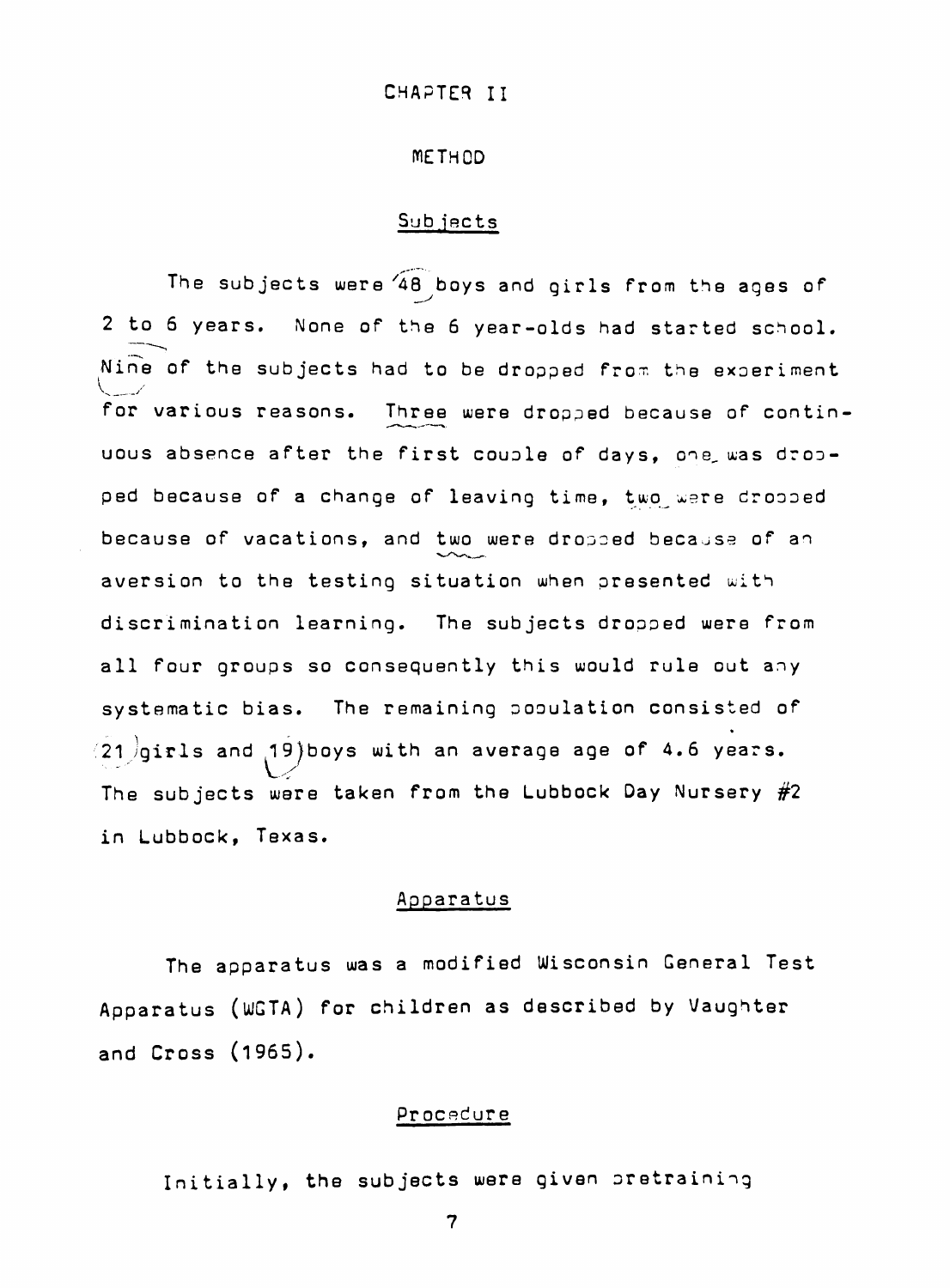**experience using a neutral discriminanda. They were then trained to make a response in a spatial discrimination problem. After discrimination learning the subjects were confronted with the same problem but were required to learn the oreviously nonrewarded object.** 

#### **Pretraining**

**Each subject was talked to for a few minutes before testing. The talk was to establish rapport and nothing was said about the testing procedure.** 

**The subject was placed on one side of the testing apparatus and the tray was pushed to them with no discriminanda on it. The center food well was baited with**  an M and M candy. Nothing was said unless after 15 sec**onds the subject had made no move to take the candy. At this point the subject was told either to "take the candy" or "the candy is for you." After this, the tray was pulled back and either the center well or one of the side wells was baited and covered with a neutral, unpainted block of wood like those used for the base of the discriminanda.** 

**Again, nothing was said unless the subject failed to move the block after a period of time. The subject was then told to "move the block" and if it was necessary, the subject was also told to "take the candy." The only other instructions given were to point out a container that they**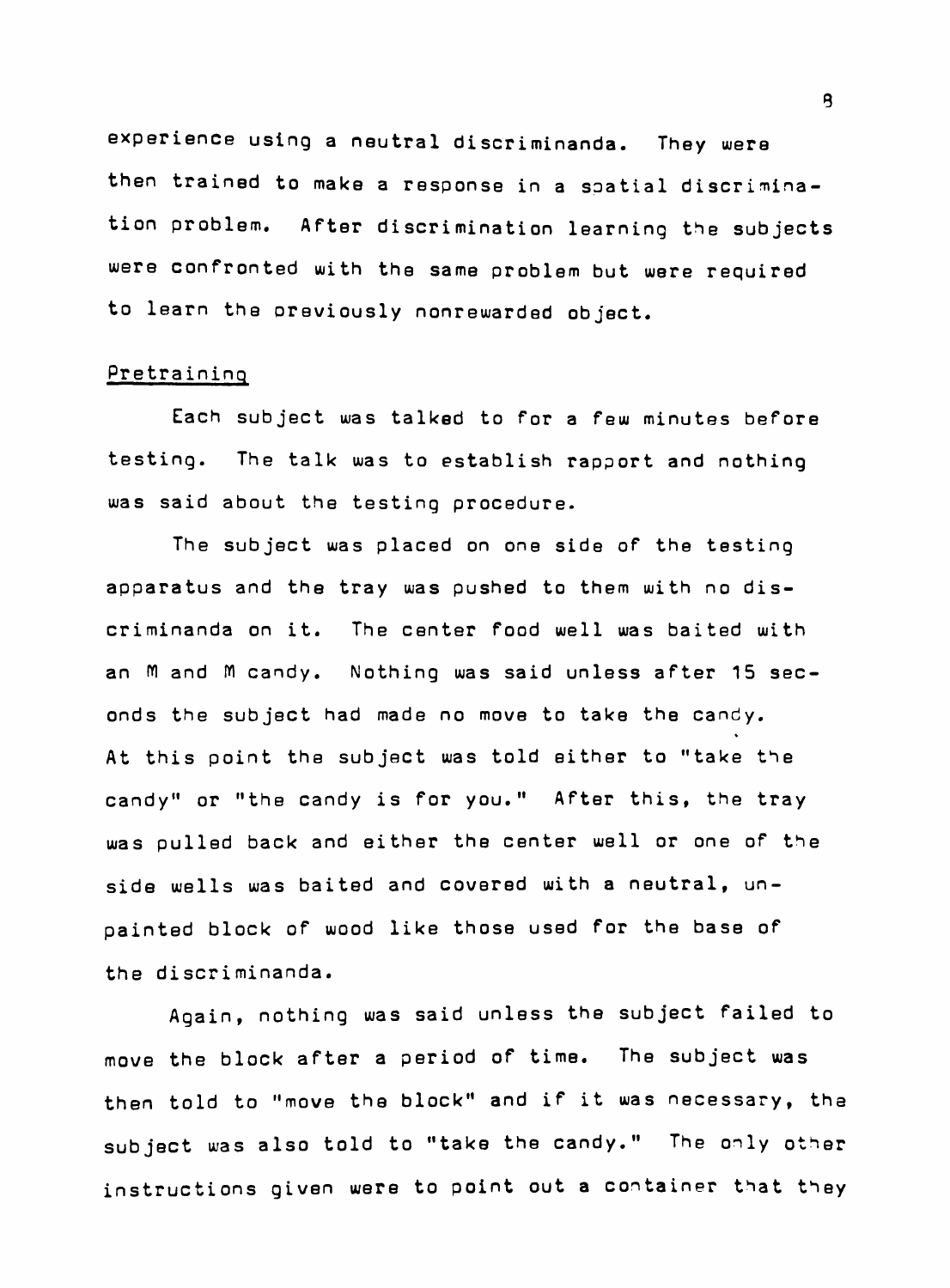**could put the candy in if they did not want to eat it then.** 

**The subjects were randomly placed into one of the four groups and given 60 pretraining trials. Using this method there was one day between the first and the last 30 trials.** 

#### **Discrimination**

**After pretraining, the subject was presented with the tray with two different discriminanda on it to begin discrimination learning. The only instructions given here were to "pick up only one of the blocks." The subjects were given 20 trials a day and were tested every other day until the criterion of 18 out of 20 was reached. If the subject failed to reach criterion after 6 test days and 120 trials, testing was discontinued.** 

### **Reversal**

**Reversal learning followed the standard pattern with the previously nonrewarded object now being rewarded and the previously rewarded object now nonrewarded. The subjects were again given 20 trials every other day u;ith**  criterion being 18 out of 20 trials and testing was dis**continued after 120 trials without reaching criterion.** 

# **Design**

**Pretraining consisted of four groups. Croup I**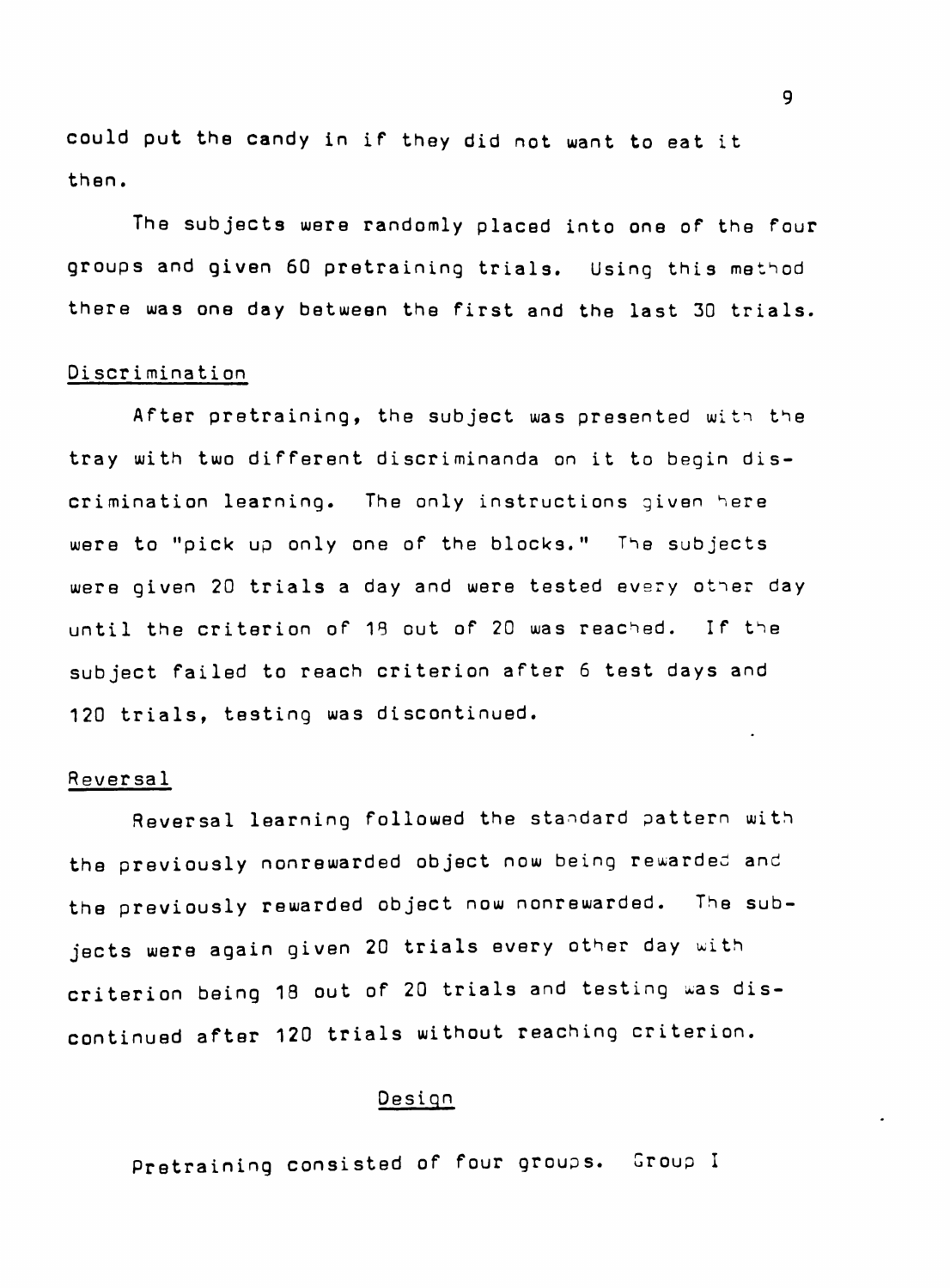**received 60 trials that were always rewarded. The trials were randomly distributed between the two side wells (Group 100S). Group II also received 60 trials in the side wells but they were rewarded only 50% of the time. The reward was randomized so that an equal number of rewards were received on each side (Group SOS). Group III**  received 100% reward in the center well for 60 trials **(Group lOOC). Group IV received 50% reward in the center well for 60 trials. The order of reward was randomized (Group 50C) .** 

**In both discrimination and reversal learning, the position of the rewarded object was randomized individually for each step and each block of trials. The random units**  table in the C.R.C. Standard Mathematical Tables (1959) **was used and a restriction of the rewarded object not being**  on the same side for more than three times in a row was **placed on the randomization.** 

**Basically the experimental design consists of (a) two levels of reward (50^ 4 100/\$) and (b) two types of position (center vs. side). This results in a 2 X 2 factorial design.** 

**Since a number of the subjects did not reach criterion, an analysis of variance was done with the basic datun being the number of errors in each of six test blocks. For those not tested 120 trials, the score of the criterion block was projected through the remaining blocks.**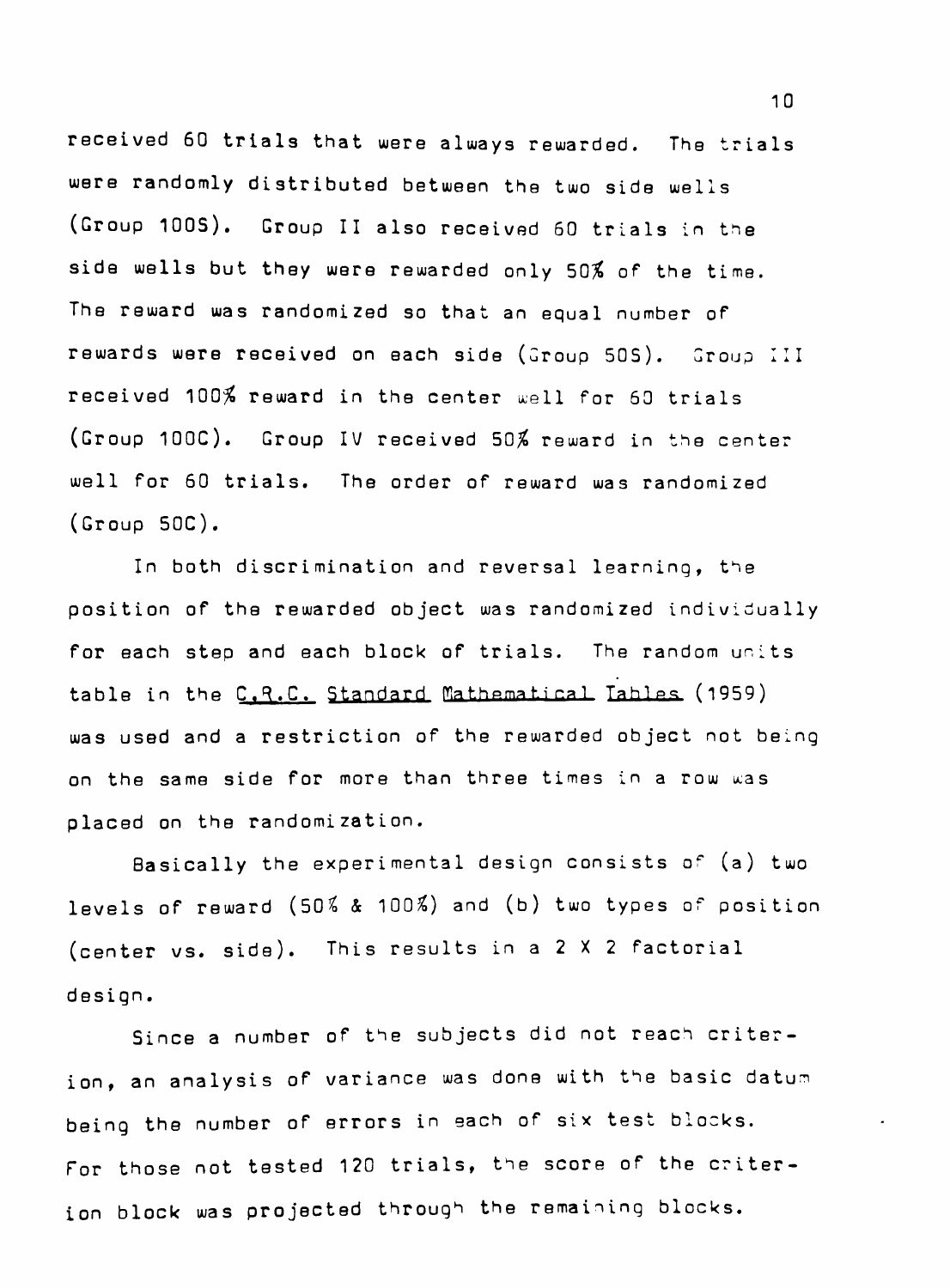### RESULTS

The overall discrimination learning curves for the four groups are shown in Figure 1. The figure is cased on all subjects and includes those who did not reach criterion. Its basis is the mean number of errors per 20 trials for 6 test days. As shown in Table 1, an analysis of variance applied to the four groups indicated that there was a significant difference between the reinforcement conditions with the 100% group being superior. The effect is significant beyond the .05 level. The analysis of variance also showed that there was no significant difference between the side vs. center conditions and also that there was no significant interaction. The analysis also showed that there was significant learning fron one test day to another and that there were no reinforcement or position effects on learning over time and no significant interactions.

The overall reversal learning curves for the four groups are shown in Figure 2. It is based on the mean number of errors per 20 trials for 6 test days. Table 2 is a summary of the analysis of variance. As in discrimination learning, there was a significant difference between the reinforcement conditions with the 130% being superior. This effect is significant beyond the .05 level. The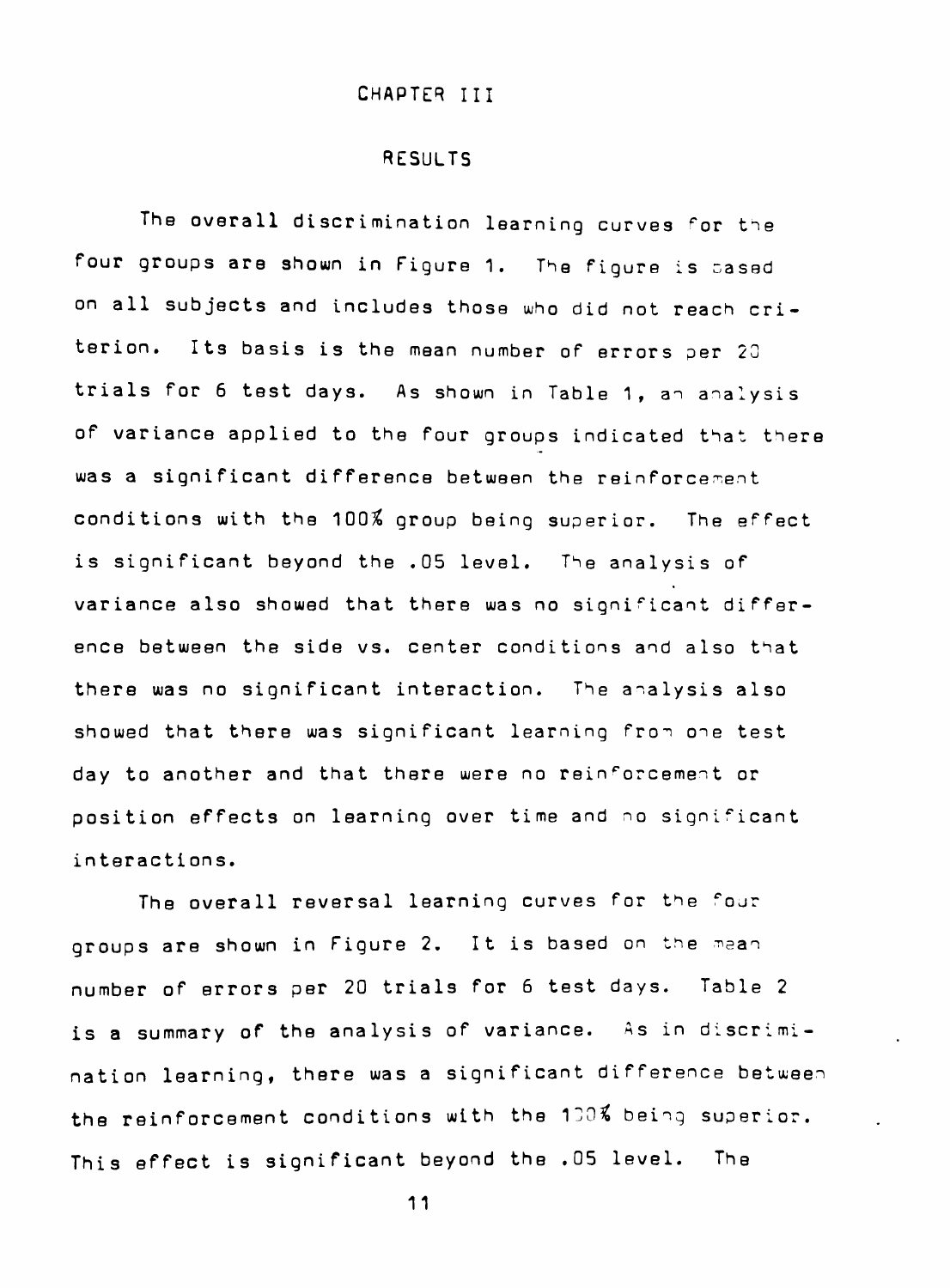

Overall Learning-Set Curves Pased on Discrim-<br>ination Performance for Subjects Receiving<br>Reward on Differing Proportions and Positions FIGURE 1. of Pretraining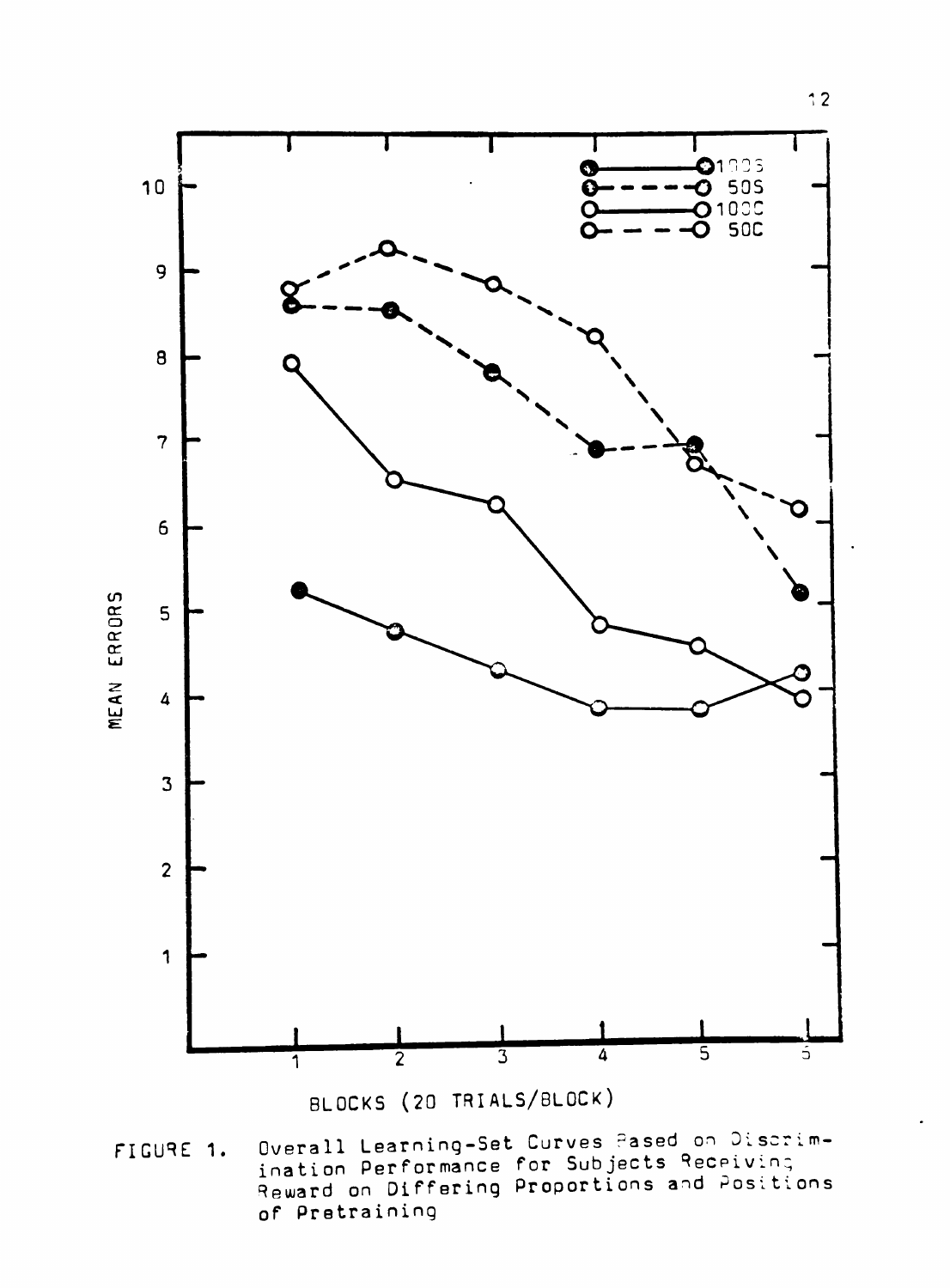analysis also showed that there was no significant difference between the side vs. center conditions and that there was no significant interaction. Again, as in discrimination learning, there was significant learning from one test day to another and there were no reinforcement or position effects on learning over time.

TABLE 1. Summary of Analysis of Variance for Discrimina tion Learning

| Source of<br>Variability | Degrees of<br>Freedom | Sum of<br>Squares | Mean<br>Square | $\mathop{\mathsf{F}}$ |
|--------------------------|-----------------------|-------------------|----------------|-----------------------|
| Position (A)             |                       | 62.01             | 62.01          | .77                   |
| Reinforcement (B)        | 1                     | 421.34            | 421.34         | 5.24 <sup>a</sup>     |
| A X B                    | 1                     | 4.93              | 4.83           | .06                   |
| Error Term(B)            | 36                    | 2993.40           | A0.37          |                       |
| Blocks (C)               | 5                     | 228.43            | 45.69          | 11.56 <sup>b</sup>    |
| A X C                    | 5                     | 14.14             | 2.92           | .71                   |
| B X C                    | 5                     | 23.51             | 4.70           | 1.19                  |
| AXBXC                    | 5                     | 24.52             | 4.90           | 1.24                  |
| Error Term (W)           | 190                   | 711.40            | 3.95           |                       |
| Total Variability        | 239                   | 4393.58           |                |                       |

a Above the .05 level of significance.

babove the .001 level of significance.

A cursory examination of the data shows that it would be profitable to analyze the different age groups in some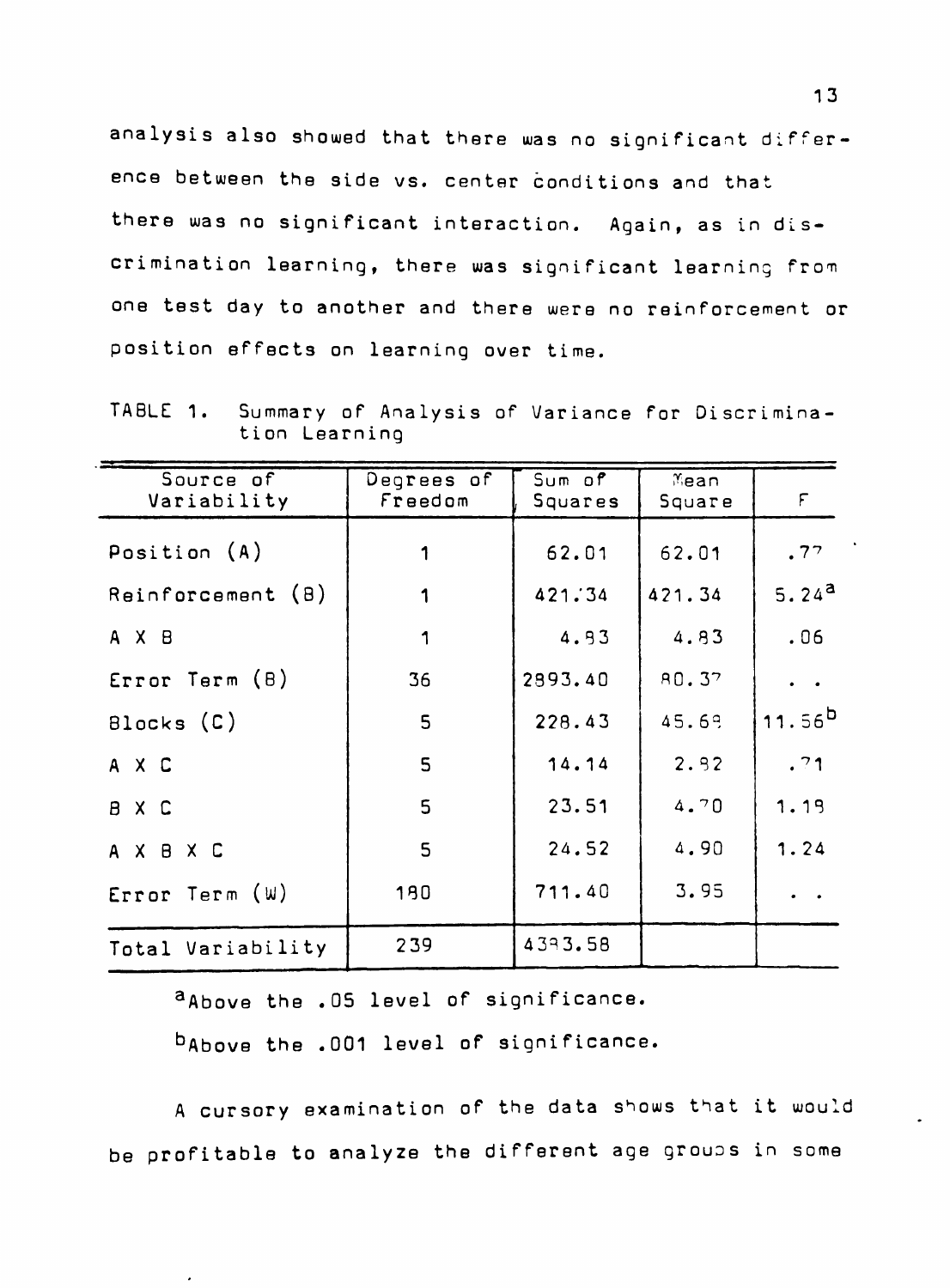

BLOCKS (20 TRIALS/BLOCK)

Overall Learning-Set Curves Based on Reversal<br>Performance for Subjects Receiving Reward on<br>Differing Proportions and Positions of FIGURE 2. Pretraining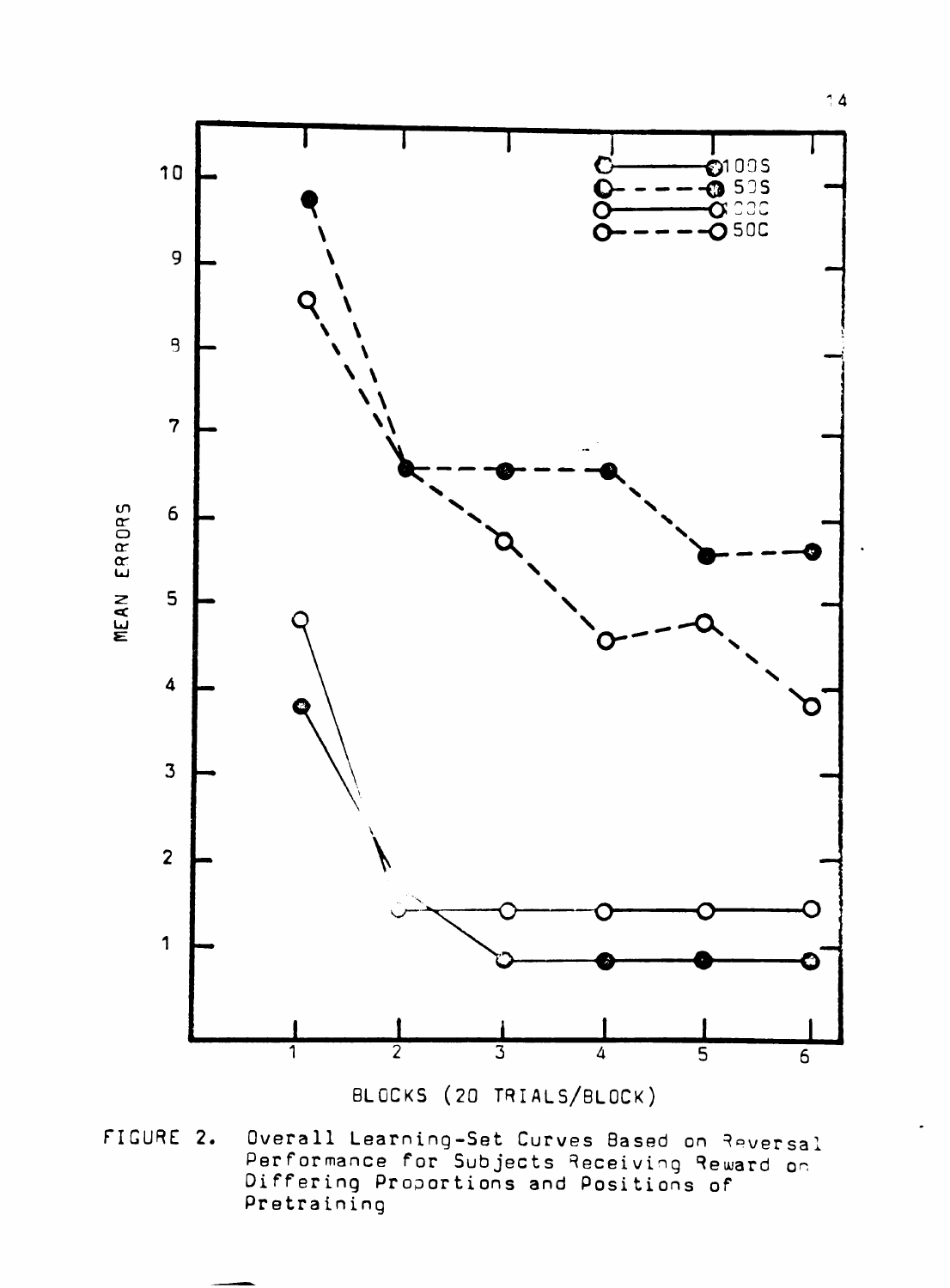manner. It is thought that there is a significant difference between the 2, 3, and 4 year-olds and the 5 and 6 year-olds. There is possibly a difference between all pairs of groups. The difference between the two groups is shown in Figure 3.

Summary of Analysis of Variance for Reversal TABLE 2. Learning

| Source of<br>Variability | Degrees of<br>Freedom | Sum of<br>Squares | Mean<br>Square | $\mathsf F$       |
|--------------------------|-----------------------|-------------------|----------------|-------------------|
| Position $(A)$           | 1                     | 2.93              | 2.93           | .00.              |
| Reinforcement (B)        | 1                     | 605.14            | 505.14         | 5.30 <sup>a</sup> |
| A X B                    | 1                     | 14.91             | 14.91          | .01               |
| Error Term (8)           | 17                    | 1940.99           | 114.97         | $\bullet$         |
| Blocks $(\circ)$         | 5                     | 197.08            | 39.41          | 11.94b            |
| A X C                    | $\overline{5}$        | 1.51              | .30            | .31               |
| B X C                    | 5                     | 9.67              | 1.93           | .35               |
| A X B X C                | $\overline{5}$        | 6.49              | 1.29           | .04               |
| Error Term (W)           | 85                    | 280.75            | 3.30           |                   |
| Total Variability        | 125                   | 3059.47           |                |                   |

aAbove the .05 level of significance.

babove the .001 level of significance.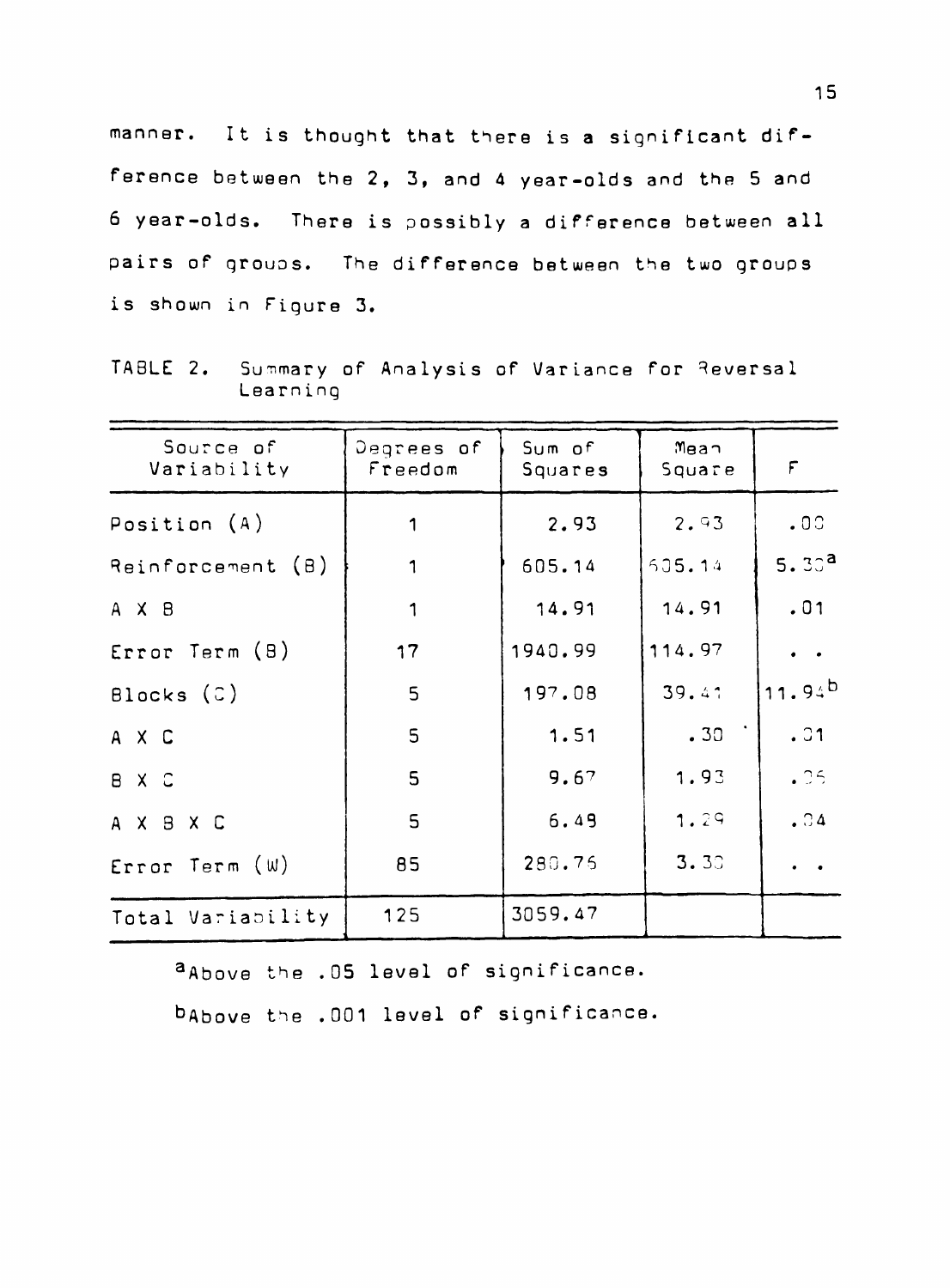

Ovarall Learning-Set Curves Based on Discrim-<br>ination Performance for Subjects of Two FIGURE 3. Different Age Groups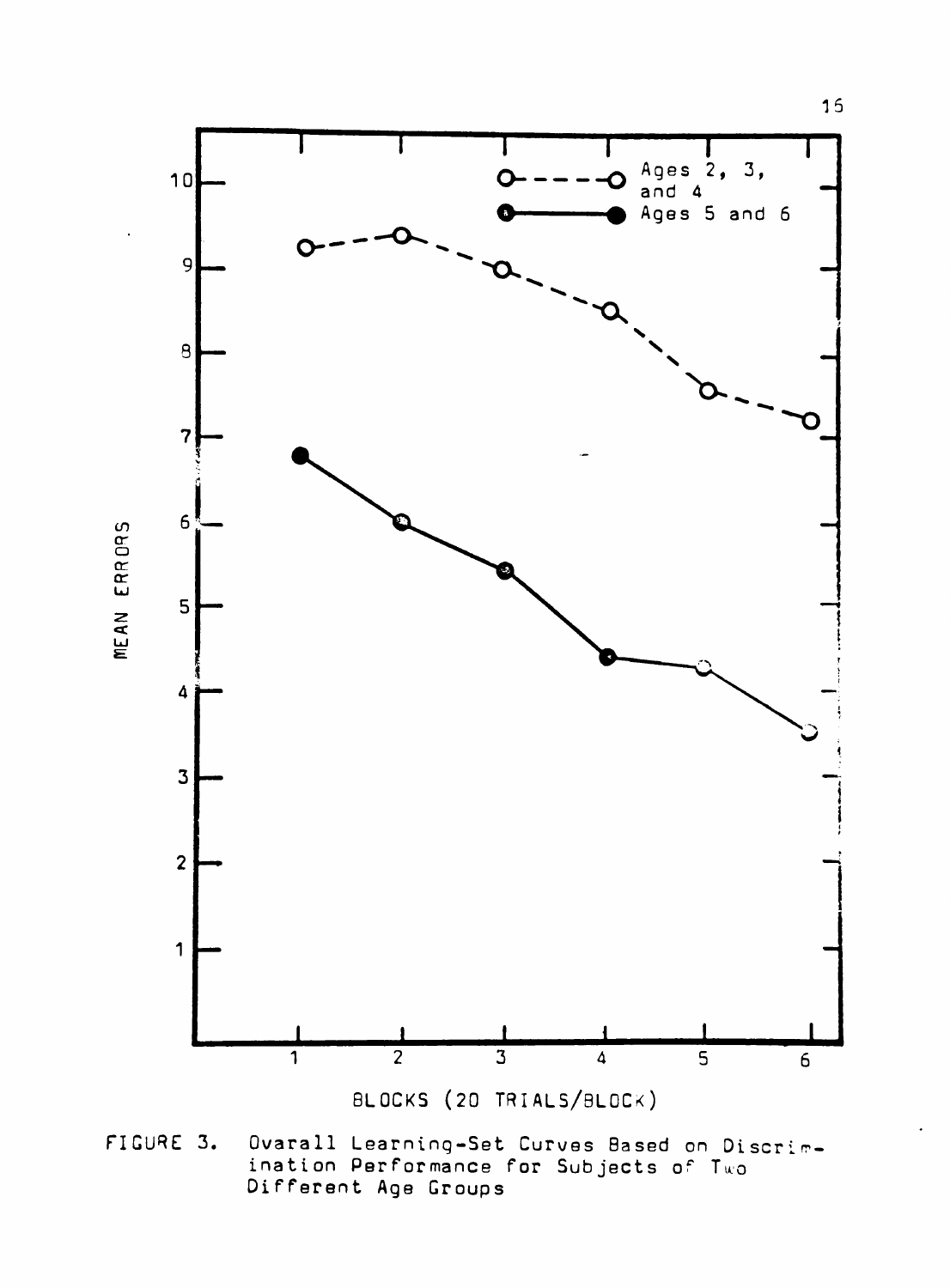#### **CHAPTER IV**

# **CONCLUSION AND SUMMARY**

# **Conclusion**

As in the investigations of others (King & Harlow, **1962, Grant, Hake, 4 Hornseth, 1951, Stevenson, 1961, 4 Stevenson 4 Zigler, 1958), the discrimination learning curves follow similar paths and start to slightly converge at the ends. Consequently, the differences between the 50% and the 100% groups are fairly consistent throughout discrimination learning. All grouos would eventually produce comparable learning but the major difference is in the speed of learning. The 100% groups produce the highest percentage of learning, the fastest of the two groups. The 50% pretraining condition causes an inhibi-** « **tion of learning, whereas the 100% groups cause a facilitation of learning.** 

**Reversal learning presents a similar picture. The 50% and the 100% groups are significantly different at the start of reversal and end up significantly different with no converging trend. From this, it is possible that oretraining had the same effect on reversal as it did on discri mination.** 

**These results indicate that the effects of pretraining, regardless of the type, are long lasting and not easily**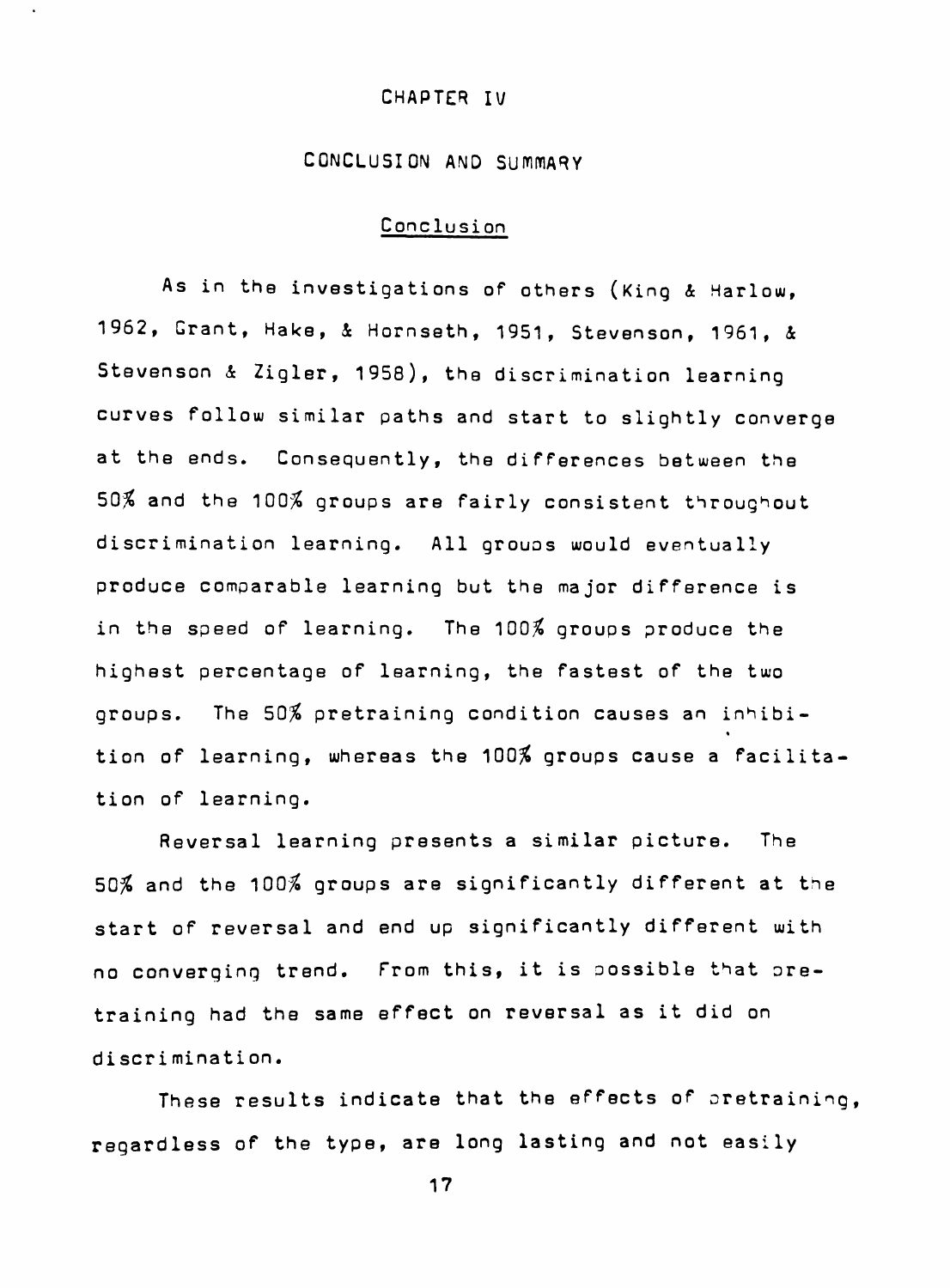erased. This erasure could have occurred at the end of discrimination learning when the subject was receiving nearly 100% reinforcement, but in many cases it did not.

Upon close examination of the individual scores on both discrimination and reversal, a definite trend is apparent. If, in the last two blocks of trials during discrimination learning the subject received 70% or more reinforcement, he reached criterion in the first or second test day of reversal. The trend would seem to be that if the subject receives as many trials as was given in pretraining, at a significantly different percentage of reinforcement, then the latter percentage will most effect the learning task.

#### Recommendations

A few recommendations need to be made ^or further research. First of all, there needs to be a systematic varying of different percentages of reinforcement. Both 25% and 75% reinforcement need to be investigated in conjunction with 50% and 100% reinforcement. Another suggestion would be to systematically vary the number of trials in pretraining to see if and when the effect becomes asymptotic. A third suggestion is to systematically compare and analyze different age groups to see if certain conditions effect certain age groups more than others.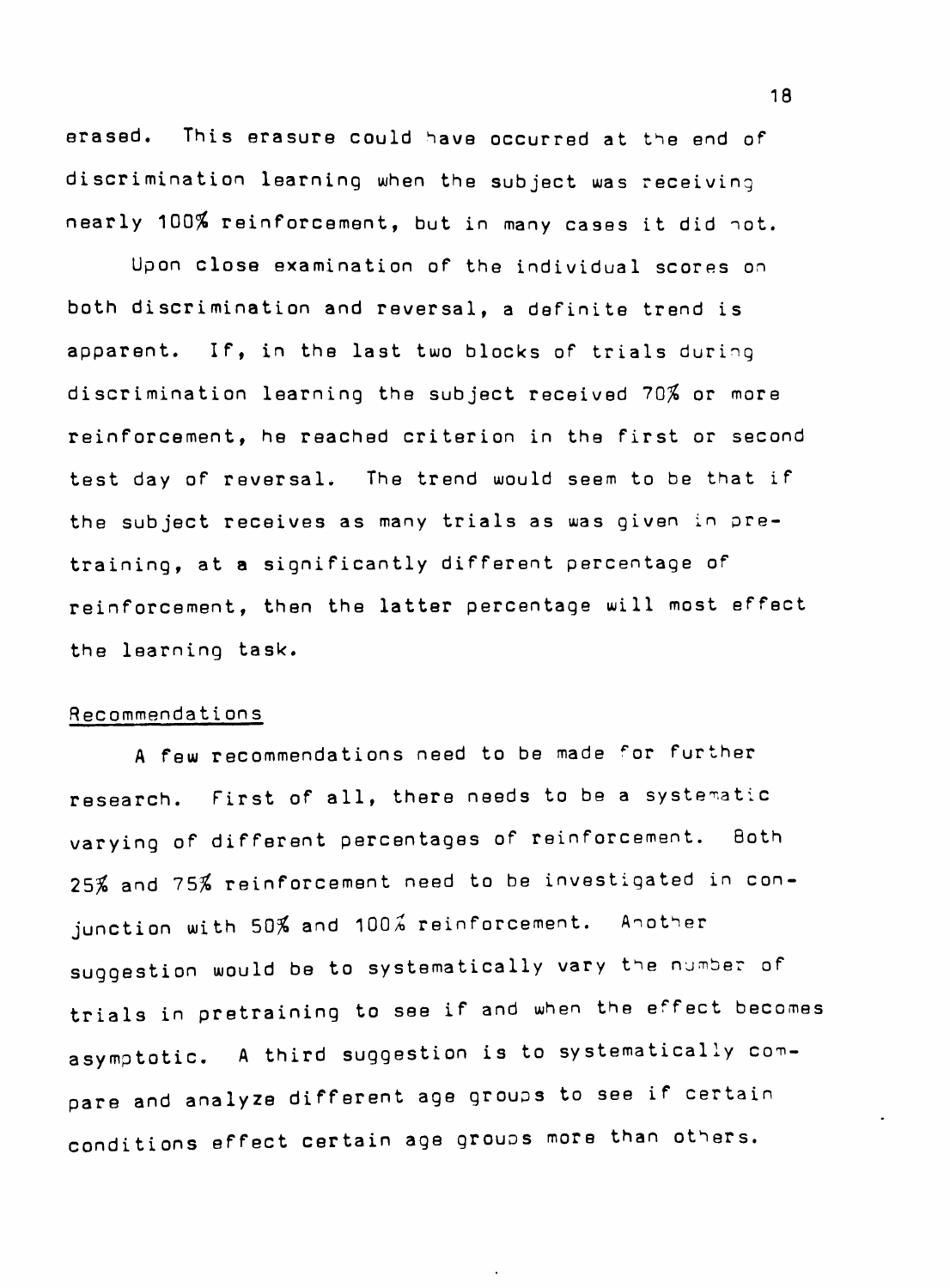#### Summary

The main purpose of the study was to investigate the effect of different percentages of reinforcement on discrimination and reversal learning.

Twenty-one girls and 19 boys were given 60 pretraining trials. The subjects were randomly placed in four different groups:  $(1)$  100% reinforcement in the side wells,  $(2)$  $50\%$  reinforcement in the side wells, (3) 100 $\frac{2}{3}$  reinforcement in the center well, and (4) 50% reinforcement in the center well. The results showed that in both discrimination and reversal learning the  $100\%$  groups were significantly better than the 50% groups. There was no difference between the side and center conditions.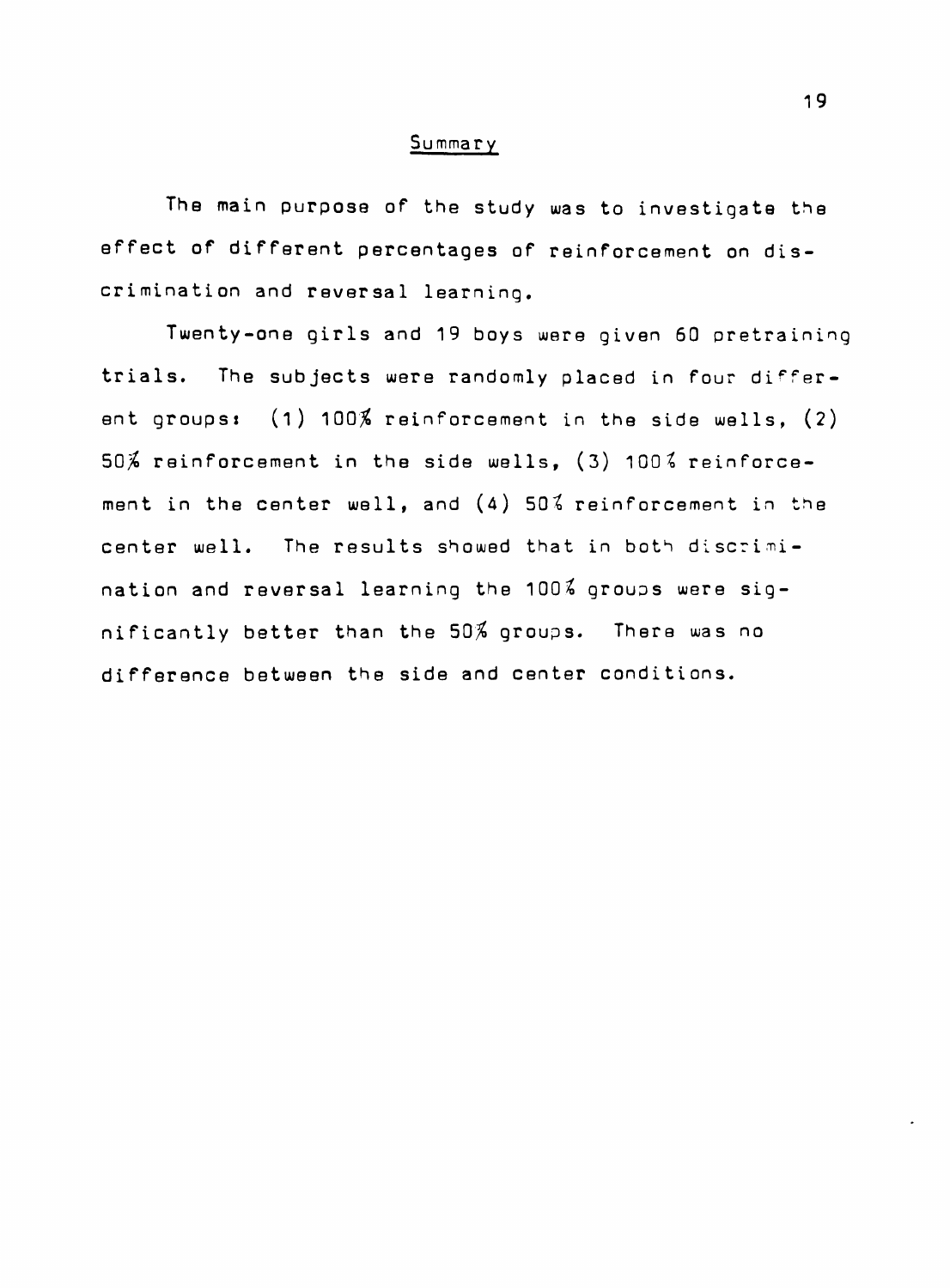- Goodnow, J.J, Determinants of choice distribution in twochoice situations. Amer. J. Psychol., 1955, 59, 106-116.
- Grant, D.A., Hake, H.W., 4 Hornseth, J.P. Acquisition and extinction of a verbal conditioned response with differing percentages of reinforcement. J. exp. Psychol., 1951, 42(1), 1-5.
- Harlow, H.F. Learning set and error factor theory. In S. Koch (Ed.), <u>Psychology</u>: <u>a study of a science</u>. Vol. 2. New York: McGraw-Hill, 1959, Pp. 492-537.
- Hodgman, C.D. (Ed.) C.R.C. standard mathematical tables. Cleveland: Chemical Rubber Publishing Company, 1959- Pp. 237-243.
- King, J.E., 4 Harlow, H.F. Effect of ratio 1 reward to nonreward on the discrimination learning of ^lacaque monkeys. <u>J</u>. <u>comp</u>. <u>physiol</u>. <u>Psychol</u>., 1962, <u>55</u>, 872-875.
- Sheffield, F.D., & Temmer, Helena W. Relative resistance to extinction of escape training and avoidance training. J. exp. Psychol., 1950, 43, 297-298.
- Stevenson, H.W. The effect of pretraining reinforcement schedules on probability learning in the rat. I. comp. physiol. Psychol., 1961,  $54(5)$ , 556-559.
- Stevenson, H.W., & Zigler, E.F. Probability learning in children. <u>J</u>. <u>exp</u>. Psychol., 1958, 56(3), 185-192.
- Spence, K.W. The nature of discrimination learning in animals. Psychol. Rev., 1936, 43, 427-449.
- Vaughter, Reesa M., & Cross, H.A. Discrimination reversal performance in children as a function of prereversal experience and overlearning. **Psychon.** Sci., 1965,  $2(12)$ , 363-364.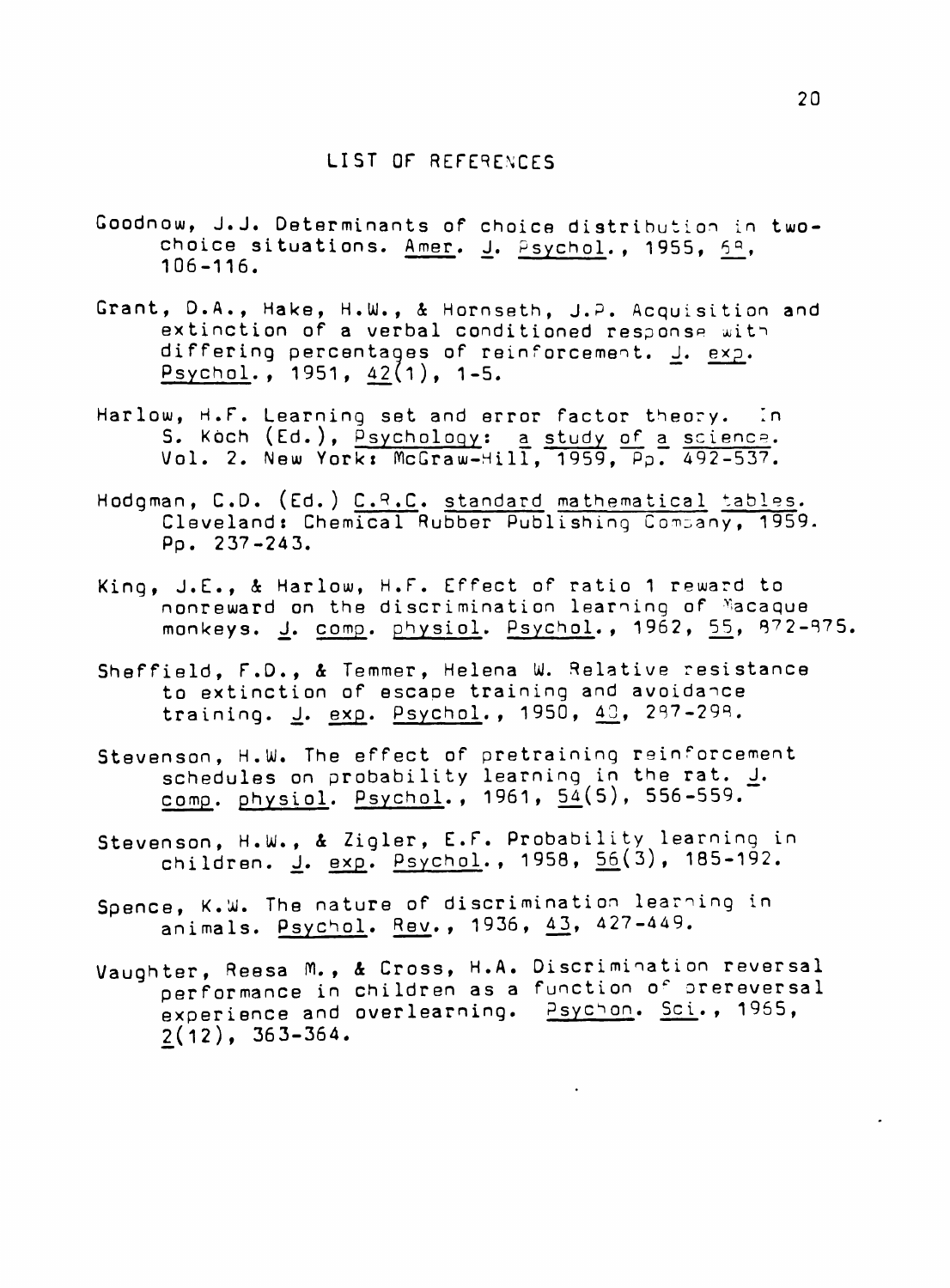# **APPENDIX**

- **A. Classification of Subjects by Age and Group**
- **B. Table of Errors of Subjects in Blocks of 20 Trials**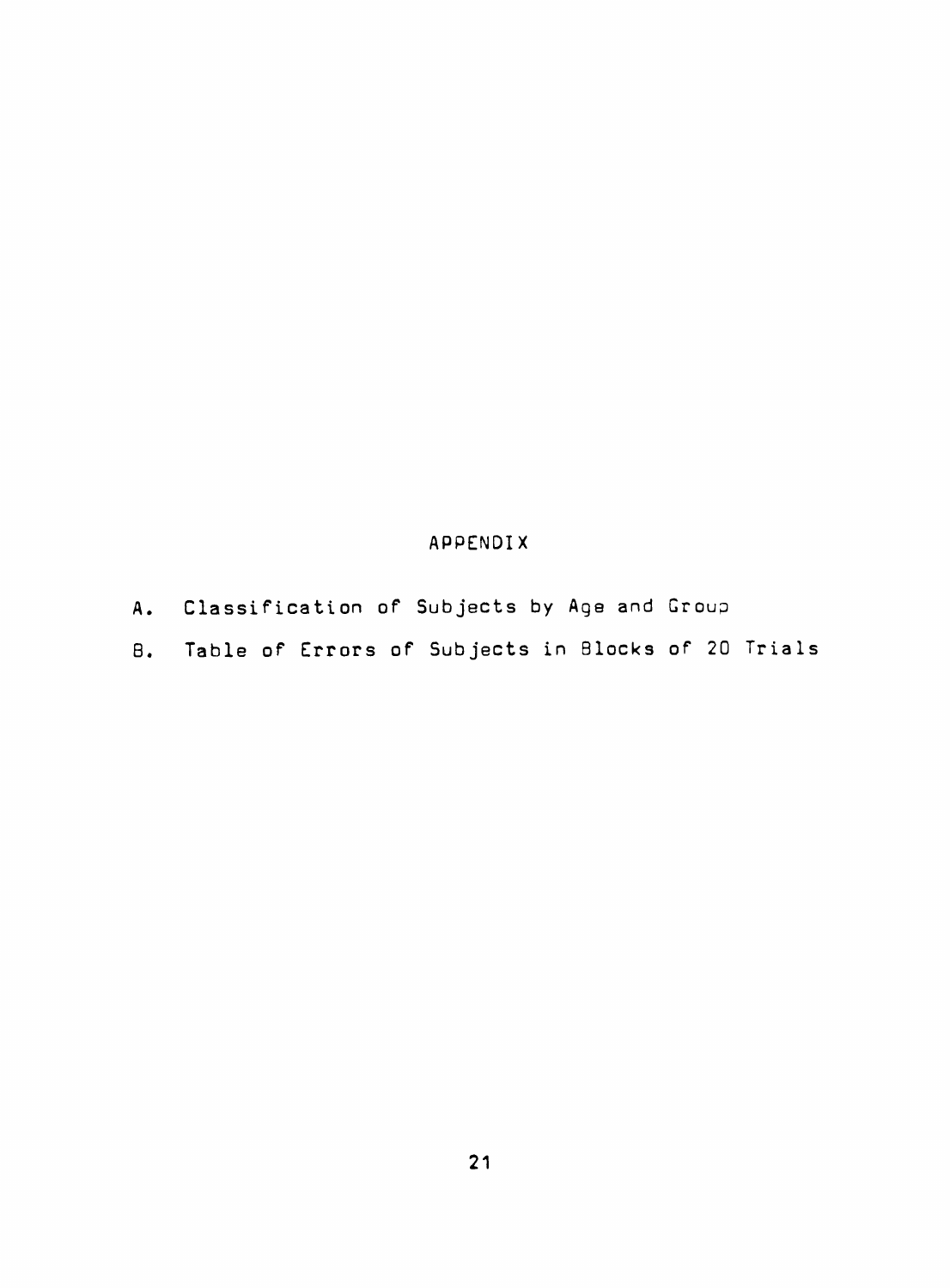|  | APPENDIX A: CLASSIFICATION OF SUBJECTS BY AGE AND GROUP |  |  |  |
|--|---------------------------------------------------------|--|--|--|
|  |                                                         |  |  |  |

 $\mathcal{L}(\mathcal{A})$  , and  $\mathcal{L}(\mathcal{A})$  , and

| Age         |               |                |                |                |              |  |  |  |
|-------------|---------------|----------------|----------------|----------------|--------------|--|--|--|
| Group       | $\mathcal{P}$ | 3              | 4              | $\overline{5}$ | 6            |  |  |  |
| 1005        |               |                | $\overline{2}$ | 3              | $\mathbf{3}$ |  |  |  |
| <b>50S</b>  |               | $\overline{2}$ |                | 4              | 2            |  |  |  |
| <b>100C</b> | $\bullet$     |                |                | 4              | Δ            |  |  |  |
| <b>50C</b>  | $\bullet$     | 3              | ר              |                |              |  |  |  |

 $\bullet$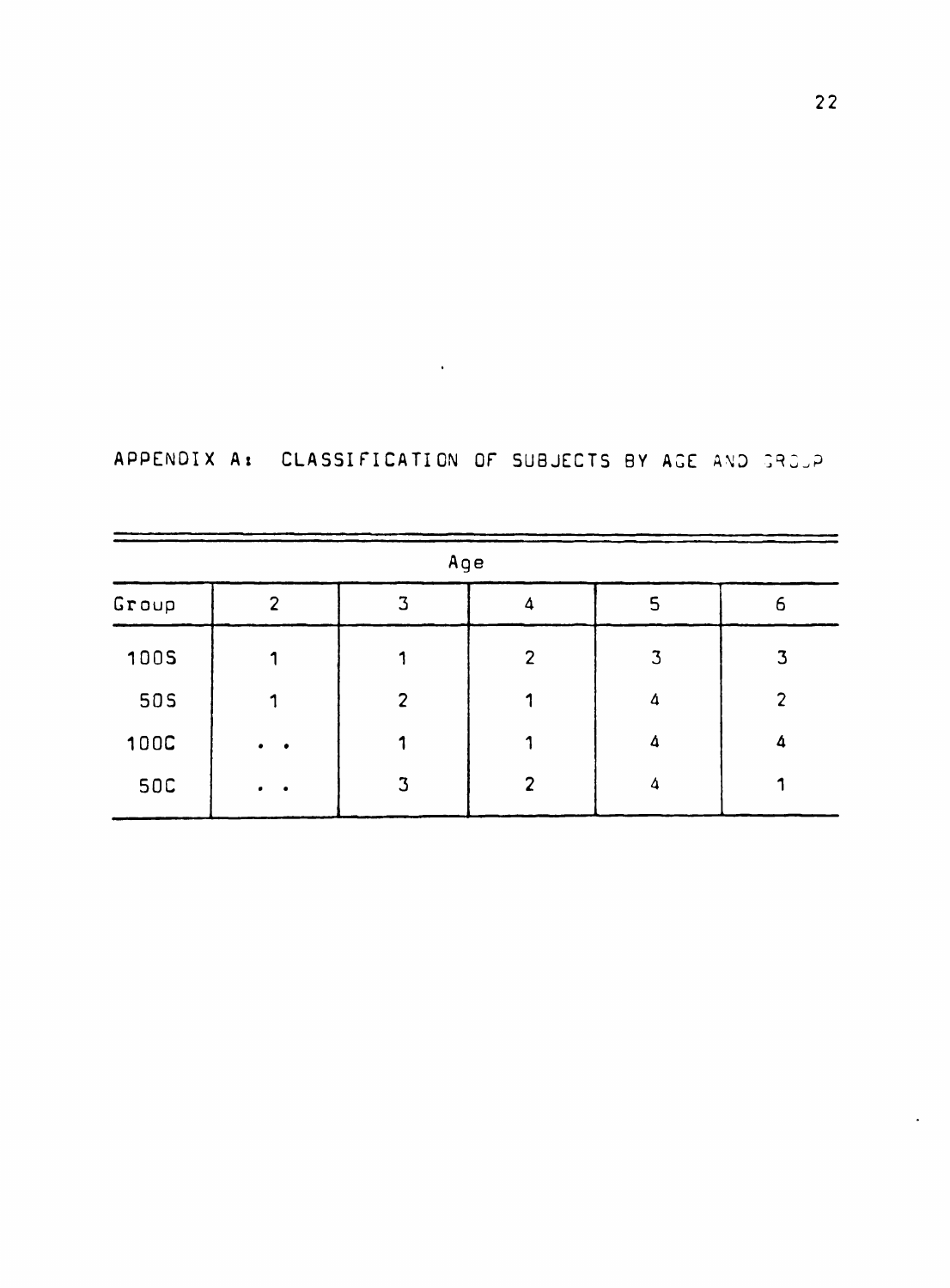# **APPENDIX B: TABLE OF ERRORS OF SUBJECTS IN BLOCKS OF 20 TRIALS**

| GROUP 1005       |                         |                    |                |                    |                |                |  |  |
|------------------|-------------------------|--------------------|----------------|--------------------|----------------|----------------|--|--|
| Subject          | Blocks of 20 Trials     |                    |                |                    |                |                |  |  |
| 1                | 1                       | $1*$               | $1*$           | $1 +$              | $1$ $*$        | $1 +$          |  |  |
| $\overline{2}$   | $\overline{7}$          | $\pmb{\mathsf{B}}$ | $\overline{7}$ | $\boldsymbol{4}$   | $\overline{2}$ | $2*$           |  |  |
| $\mathbf 3$      | $\boldsymbol{\Delta}$   | $\pmb{0}$          | $0*$           | $0*$               | $0*$           | $0*$           |  |  |
| $\boldsymbol{4}$ | $\mathbf 0$             | $0*$               | $0*$           | $0*$               | $0*$           | $0*$           |  |  |
| 5                | $\boldsymbol{4}$        | $\pmb{\mathsf{O}}$ | $0 +$          | $0*$               | $0 +$          | $0 +$          |  |  |
| 6                | 1                       | $1$ $*$            | $1*$           | $1*$               | $1 +$          | $1*$           |  |  |
| $\overline{7}$   | 10                      | 10                 | 9              | $\pmb{\mathsf{B}}$ | 9              | 11             |  |  |
| $\pmb{8}$        | $\pmb{\Theta}$          | 10                 | 10             | 10                 | 10             | 10             |  |  |
| 9                | $\mathbf{9}$            | 11                 | 10             | 10                 | 10             | 10             |  |  |
| 10               | $\theta$                | $\boldsymbol{6}$   | $\Delta$       | $\pmb{\Delta}$     | 5              | $\overline{7}$ |  |  |
|                  |                         |                    | GROUP 50S      |                    |                |                |  |  |
| 11               | 13                      | 9                  | 10             | 8                  | 6              | $\overline{2}$ |  |  |
| $12$             | $\overline{3}$          | 1                  | $1*$           | $1*$               | $1*$           | $1*$           |  |  |
| 13               | $\overline{\mathbf{g}}$ | 10                 | $\mathbf 0$    | $0*$               | $J^*$          | $0*$           |  |  |
| 14               | $\overline{\mathbf{c}}$ | $2*$               | $2*$           | $2*$               | $2*$           | $2*$           |  |  |
| 15               | 9                       | 10                 | $12$           | 10                 | $12$           | 9              |  |  |
| 16               | 10                      | 10                 | 10             | 10                 | 10             | 10             |  |  |
| 17               | 10                      | 10                 | $12$           | 11                 | $\overline{6}$ | 5              |  |  |
| 18               | 15                      | $12$               | $12$           | $11$               | 10             | 9              |  |  |
| 19               | $\overline{\mathbf{7}}$ | 11                 | 9              | 6                  | $12$           | 9              |  |  |
| 20               | 9                       | 10                 | 9              | 9                  | 9              | 5              |  |  |

 $\ddot{\phantom{a}}$ 

DISCRIMINATION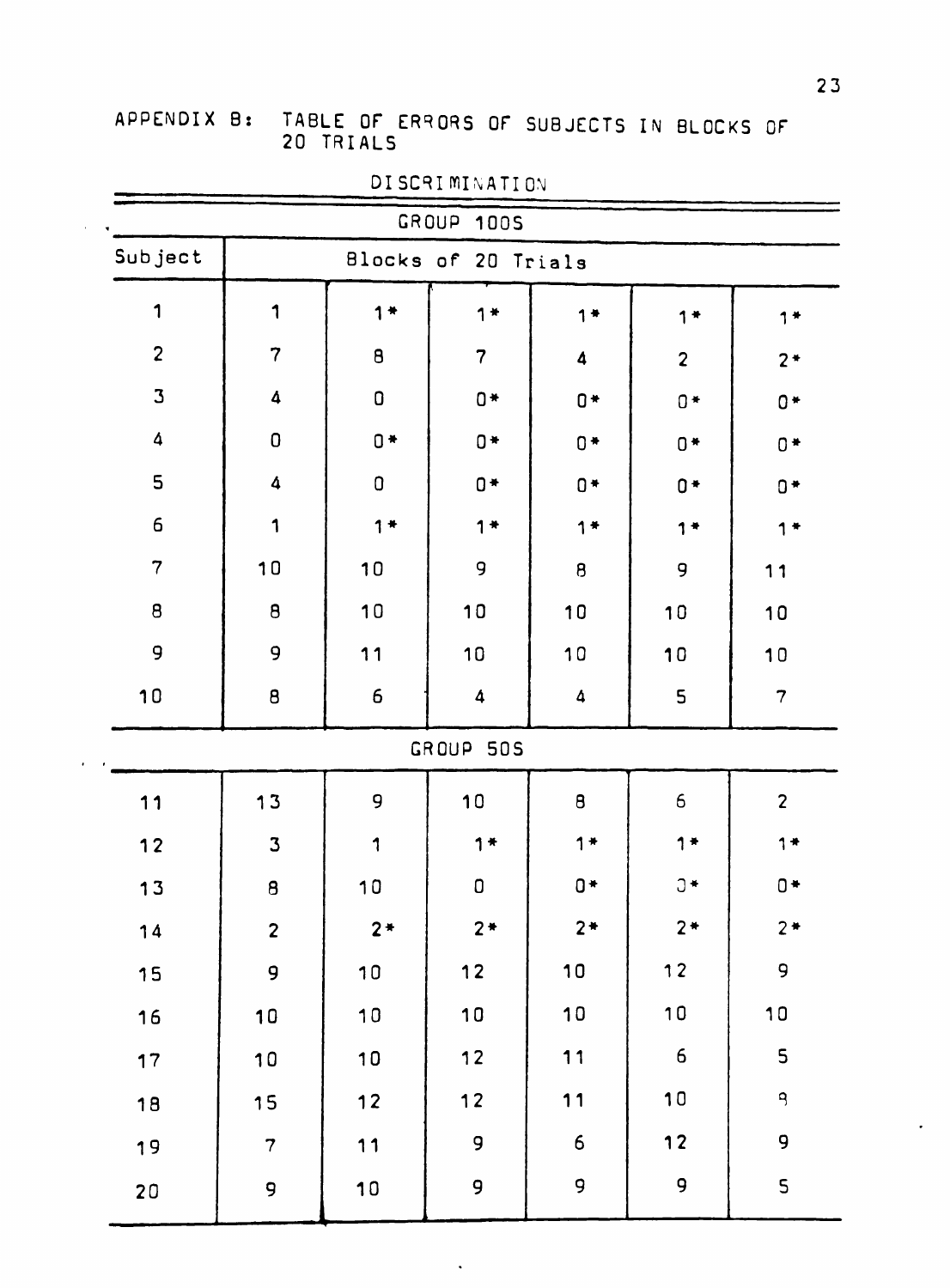| GROUP 100C |                         |                         |                                       |                         |                     |                |  |  |  |
|------------|-------------------------|-------------------------|---------------------------------------|-------------------------|---------------------|----------------|--|--|--|
| Subject    | Blocks of 20 Trials     |                         |                                       |                         |                     |                |  |  |  |
| 21         | $\mathbf 3$             | $\overline{\mathbf{3}}$ | 1                                     | $1 +$                   | $1 +$               | $1$ $*$        |  |  |  |
| 22         | 9                       | 5                       | $\overline{2}$                        | $2*$                    | $2*$                | $2*$           |  |  |  |
| 23         | 9                       | 10                      | 14                                    | 9                       | $\overline{7}$      | 1              |  |  |  |
| 24         | 10                      | $\overline{\mathbf{c}}$ | $2*$                                  | $2*$                    | $2*$                | $2*$           |  |  |  |
| 25         | 1                       | $1*$                    | $1*$                                  | $1 +$                   | $1*$                | $1*$           |  |  |  |
| 26         | $\boldsymbol{4}$        | 1                       | $1*$                                  | $1$ $*$                 | $1 +$               | $1$ *          |  |  |  |
| 27         | 12                      | 10                      | $\pmb{\mathsf{B}}$                    | $\overline{c}$          | $2*$                | $2*$           |  |  |  |
| 28         | 11                      | 10                      | 10                                    | 10                      | 10                  | 10             |  |  |  |
| 29         | 11                      | 10                      | 10                                    | 10                      | 10                  | 10             |  |  |  |
| 30         | 10                      | 13                      | 13                                    | 9                       | 9                   | 9              |  |  |  |
|            |                         |                         | GROUP 50C                             | $\langle \rangle$       |                     |                |  |  |  |
| 31         | $\overline{2}$          | $2*$                    | $2*$                                  | $2*$                    | $2*$                | $2*$           |  |  |  |
| 32         | $\overline{\mathbf{g}}$ | $\overline{a}$          | $\overline{\mathbf{g}}$               | 11                      | $\ddot{\textbf{a}}$ | G              |  |  |  |
| 33         | 10                      | 10                      | 10                                    | 10                      | $\mathbf{1}$        | $1*$           |  |  |  |
| 34         | 10                      | 10                      | 10                                    | $\overline{\mathbf{c}}$ | $2*$                | $2*$           |  |  |  |
| 35         | 11                      | 10                      | 10                                    | 11                      | 10                  | 10             |  |  |  |
| 36         | 12                      | 11                      | 10                                    | 10                      | 10                  | 10             |  |  |  |
| 37         | 10                      | $12$                    | 10                                    | 10                      | 10                  | 9              |  |  |  |
| 38         | $\overline{\mathbf{7}}$ | 9                       | $\pmb{\beta}$<br>$\ddot{\phantom{a}}$ | $\overline{7}$          | $\mathbf{g}$        | $\hbox{\tt l}$ |  |  |  |
| 39         | $\overline{7}$          | 10                      | 10                                    | 10                      | 10                  | 10             |  |  |  |
| 40         | 10                      | 10                      | 10                                    | 10                      | 1 <sup>0</sup>      | 10             |  |  |  |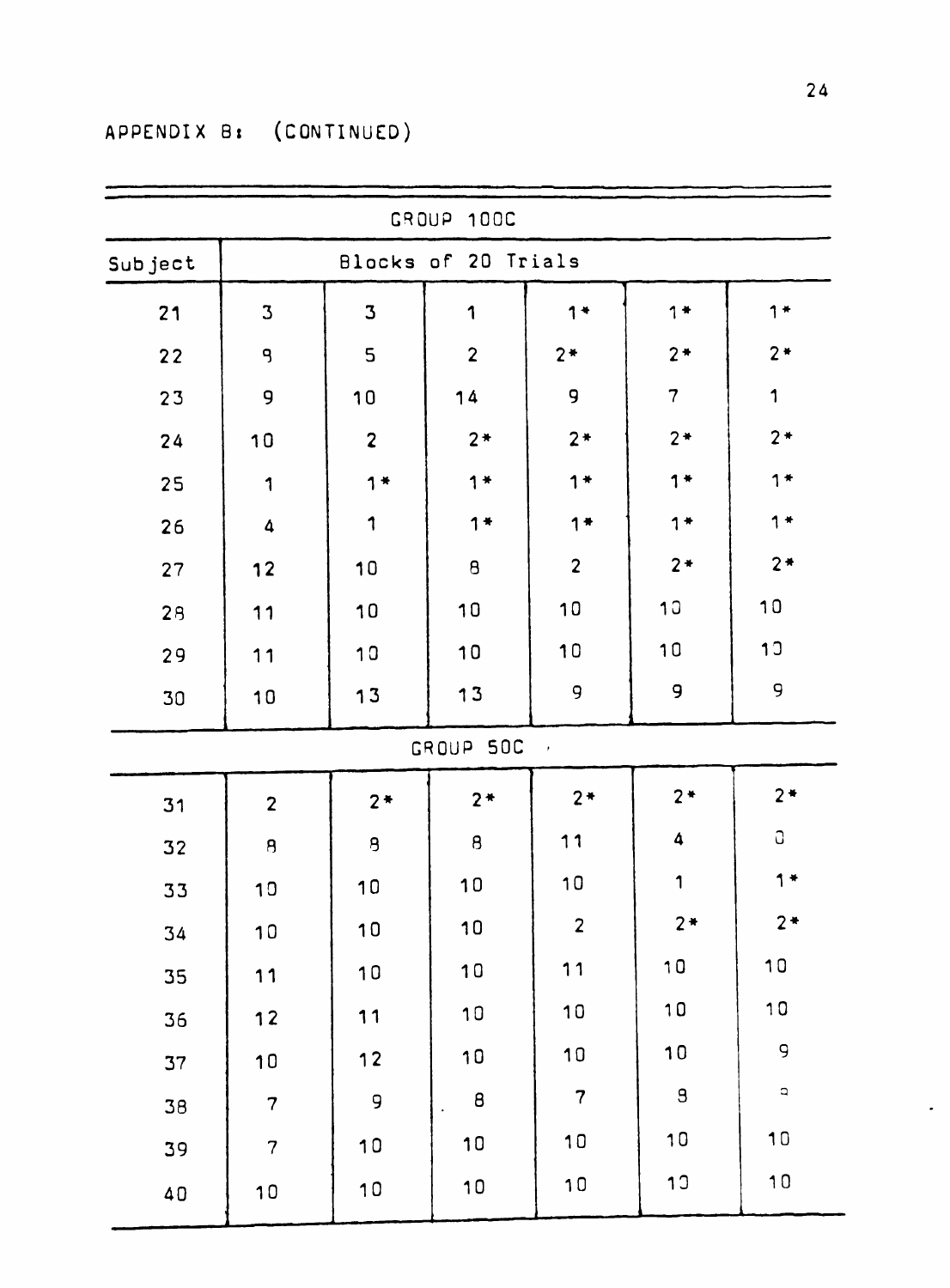| GROUP 100S                                    |                                                                                              |                                                                             |                                                    |                                                      |                                                           |                                                       |
|-----------------------------------------------|----------------------------------------------------------------------------------------------|-----------------------------------------------------------------------------|----------------------------------------------------|------------------------------------------------------|-----------------------------------------------------------|-------------------------------------------------------|
| Subject                                       |                                                                                              |                                                                             | Blocks of 20 Trials                                |                                                      |                                                           |                                                       |
| 123456                                        | 3<br>8<br>5<br>0<br>2<br>$\overline{\mathbf{A}}$                                             | 060***                                                                      | $0*$<br>$2*$<br>$0*$<br>$0*$<br>$2 *$<br>1*        | $0*$<br>$2*$<br>$0*$<br>$0*$<br>$2*$<br>$1$ $*$      | $0*$<br>$2*$<br>$\overline{0}$ *<br>$0*$<br>$2*$<br>$1 +$ | $0*$<br>$2*$<br>$0 +$<br>$0*$<br>$2*$<br>$1*$         |
|                                               |                                                                                              |                                                                             | GROUP 50S                                          |                                                      |                                                           |                                                       |
| 11<br>$12$<br>13<br>14                        | 10<br>$\begin{array}{c} 4 \\ 5 \\ 20 \end{array}$                                            | $\begin{array}{c} \texttt{1} \\ \texttt{5} \\ \texttt{0} \end{array}$<br>20 | $1$ $*$<br>5<br>$0*$<br>20                         | $1*$<br>$\frac{5}{0}$<br>20                          | $0*$<br>20                                                | $1 +$<br>$\overline{C}$ $\overline{A}$<br>20          |
|                                               |                                                                                              | GROUP                                                                       | <b>100C</b>                                        |                                                      |                                                           |                                                       |
| 21<br>22<br>23<br>24<br>25<br>$\frac{26}{27}$ | 5<br>10<br>$\overline{\mathbf{a}}$<br>$\frac{5}{1}$<br>$\begin{array}{c} 2 \\ 6 \end{array}$ | $\mathbf 0$<br>$\overline{\mathbf{c}}$<br>1<br>$1*$<br>$\frac{2*}{2}$       | $0*$<br>$2*$<br>$\bigstar$<br>$1*$<br>$2*$<br>$2*$ | $0*$<br>$2*$<br>$1*$<br>1*<br>$1*$<br>$2 *$<br>$2 *$ | $0*$<br>$2*$<br>$1*$<br>$2*$<br>$2*$                      | $0 +$<br>$2*$<br>$1*$<br>$2*$<br>$2*$                 |
| GROUP<br>50C                                  |                                                                                              |                                                                             |                                                    |                                                      |                                                           |                                                       |
| $31$<br>$32$<br>$33$<br>34                    | 1<br>$\begin{array}{c} 2 \\ 19 \\ 12 \end{array}$                                            | $1*$<br>$\begin{array}{c} 2* \\ 13 \\ 10 \end{array}$                       | $1*$<br>$\frac{2}{9}$<br>11                        | $1$ $*$<br>$2*$<br>4<br>11                           | $1*$<br>$2*$<br>5<br>11                                   | $1*$<br>$\begin{array}{c} 2 * \\ 2 \\ 10 \end{array}$ |

REVERSAL

**•Indicates scores that were projected from the criterion block score.**